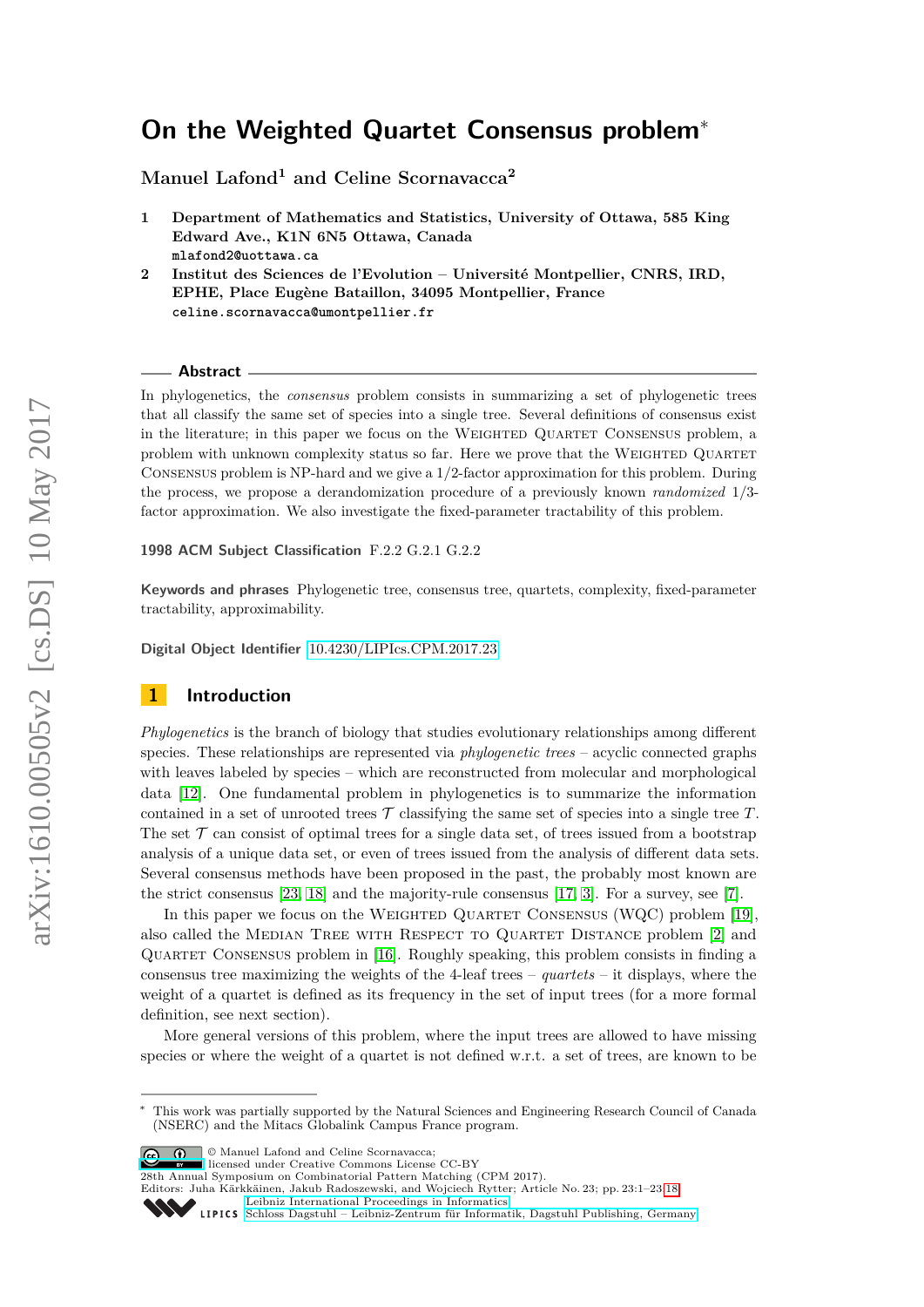### **23:2 On the Weighted Quartet Consensus problem**

NP-hard [\[24\]](#page-13-1) (and in fact, even Max-SNP-Hard), but the complexity of the WQC problem has remained open so far. This problem has been conjectured to be NP-hard [\[2,](#page-11-0) [19\]](#page-12-5), and heuristics have recently been implemented and widely used, for instance ASTRAL [\[20\]](#page-12-7), which is a practical implementation of Bryant and Steel's work from[\[8\]](#page-12-8) (in fact, we show that the ASTRAL algorithm is a 2-approximation for the minimization version of WQC). So far, the best known approximation algorithm for the WQC problem consists in choosing a random tree as a solution [\[16\]](#page-12-6). This tree is expected to contain a third of the quartets from the input trees, and so it is a randomized factor 1*/*3 approximation. In [\[2\]](#page-11-0), the *minimization* version of the problem is studied, where the objective is to find a median tree *T* minimizing the sum of quartet *distances* between *T* and the input trees (the quartet distance between two trees  $T_1$  and  $T_2$  is defined as the number of quartets in  $T_1$  that are not in  $T_2$ ). A 2-approximation algorithm is given, based on the fact that the quartet distance is a metric [\[9,](#page-12-9) [2\]](#page-11-0).

A related problem that has received more attention is the *Complete Maximum Quartet Compatibility* problem (CMQC) (see [\[5,](#page-12-10) [4,](#page-12-11) [16,](#page-12-6) [14,](#page-12-12) [25,](#page-13-2) [26,](#page-13-3) [10,](#page-12-13) [21,](#page-12-14) [22\]](#page-12-15)). In the CMQC problem, we are given, for each set *S* of four species, exactly one quartet on *S*, and the objective is to find a tree containing a maximum number of quartets from the input. This can be seen as a version of WQC in which each set of four species has one quartet of weight 1, and the others have weight 0. The CMQC and WQC are however fundamentally different. Although one could apply an algorithm for CMQC to WQC (by keeping only the most frequent quartet on each set of four taxa), maximizing the most-frequent quartets may enforce the presence of many low-frequency quartets. A better solution may prefer more of the middle-frequency quartets, and we give an example of this phenomenon. It was shown in [\[16\]](#page-12-6) that the CMQC problem admits a polynomial time approximation scheme (PTAS), but it can only be extended to WQC intances on a constant number of trees. Also, CMQC was shown in [\[14,](#page-12-12) [10\]](#page-12-13) to be fixed-parameter tractable w.r.t. the parameter "number of quartets to reject from the input".

The main result of this paper is to establish the NP-hardness of the WQC problem. In Section [2,](#page-1-0) we introduce preliminary notions, and in Section [3](#page-3-0) we propose a reduction from the NP-hard CYCLIC ORDERING problem to WQC. It can be shown that this hardness result transfers to the *rooted* setting, in which case we want to optimize *triplets* (3-leaf rooted trees) rather than quartets. In Section [4,](#page-6-0) we discuss how being in a consensus setting, i.e. having weights based on a set of input trees on the same leaf set rather than arbitrary weights, does not necessarily make the problem easier, as one could expect: We list some structural properties that, surprisingly, are not satisfied by optimal solutions of a WQC instance. Nevertheless, in Section [5](#page-6-1) we devise a factor 1*/*2 approximation algorithm for WQC running in time  $O(k^2n^2 + kn^4 + n^5)$ , where *k* is the number of trees and *n* the number of species (the best known randomized algorithm in the non-consensus setting is a factor 1*/*3 one). As a matter of fact, our algorithm includes a derandomization of this procedure, which had never been done before. Finally in Section [6,](#page-10-0) we show that the known FPT algorithms for the CMQC problem can be extended to the consensus setting. This yields an FPT algorithm that is efficient on instances in which there is not too much ambiguity, i.e. when few competing quartets on the same 4 species appear with the same frequency. We then conclude with some remarks and open problems related to the quartet consensus problem.

# <span id="page-1-0"></span>**2 Preliminaries**

An *unrooted phylogenetic tree T* consists of vertices connected by edges, in which every pair of nodes is connected by exactly one path and no vertex is of degree two. The *leaves* of a tree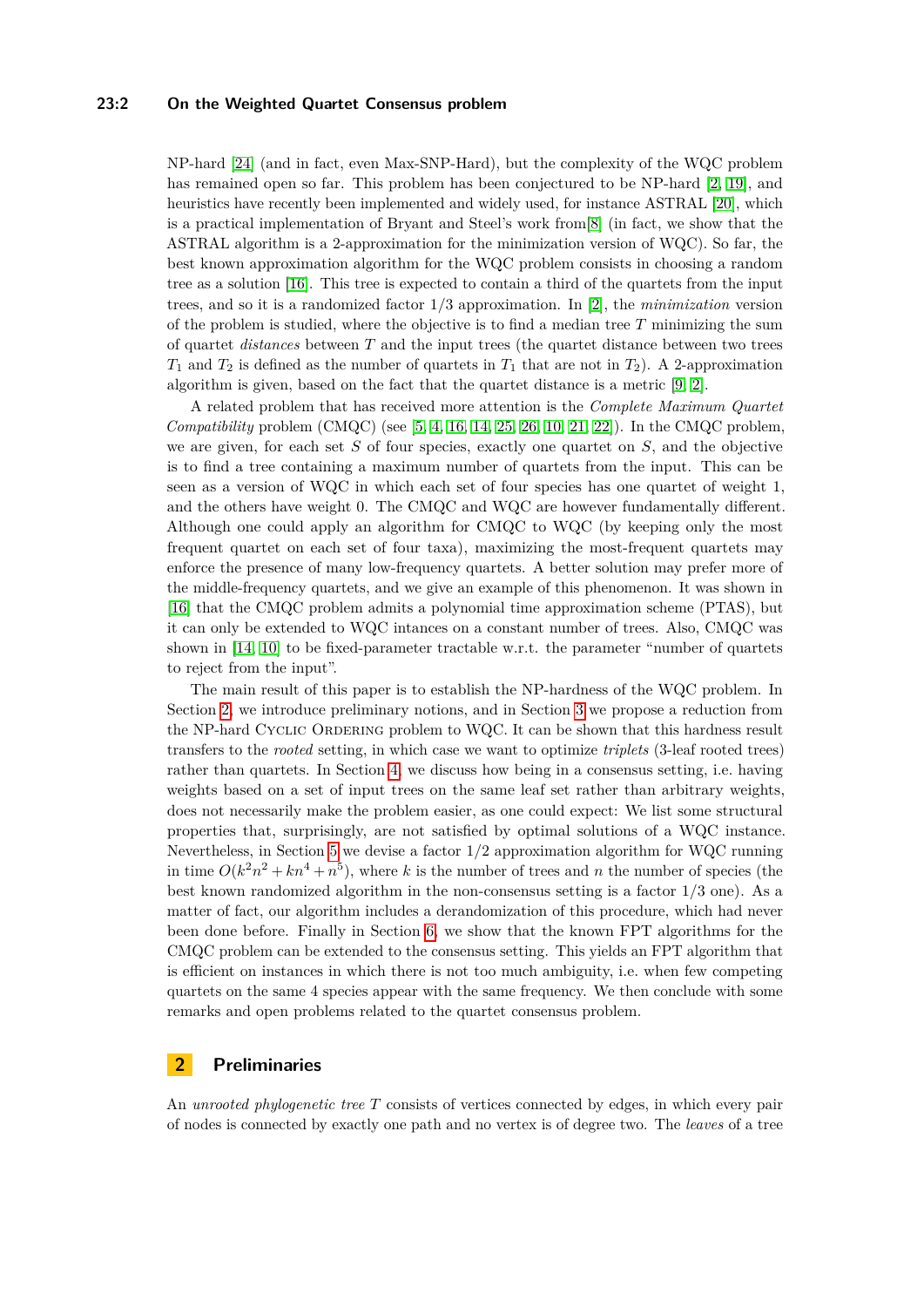*T*, denoted by  $L(T)$  are the set of vertices of degree one. Each leaf is associated to a label; the set of labels associated to the leaves of a tree T is denoted by  $\mathcal{L}(T)$ . We suppose that there is a bijection between  $L(T)$  and  $\mathcal{L}(T)$ . Due to this bijectivity, we will refer to leaves and labels interchangeably. We denote  $|\mathcal{L}(T)|$  as  $|T|$ . In the following, we will often omit the word "phylogenetic" and, unless otherwise stated, all trees are leaf-labeled. A *binary* unrooted tree has only vertices with degree three and vertices with degree one. A rooted (binary) phylogenetic tree is defined in the same way, except that it has exactly one node of degree two called the *root*, denoted by  $r(T)$ . Note that sometimes in the literature, rooted trees are seen as directed and such that all arcs are oriented away from the root. Unless stated otherwise, all trees in this paper are unrooted.

Given an unrooted phylogenetic tree *T* and a subset  $Y \subseteq \mathcal{L}(T)$ , we denote by *T*|*Y* the tree obtained from the minimal subgraph of *T* connecting *Y* when contracting degree-2 vertices. A *quadset* is a set of four labels. For a quadset  $\{a, b, c, d\}$ , there are three non-isomorphic<sup>[1](#page-2-0)</sup> unrooted binary trees, called *quartets*, which are denoted respectively by *ab*|*cd*, *ac*|*bd*, and *ad*|*bc*, depending on how the central edge splits the four labels. We say that an unrooted tree *T* displays the quartet  $ab|cd$  if  $T|\{a, b, c, d\}$  is  $ab|cd$ . We denote the set of quartets that an unrooted tree *T* displays by  $Q(T)$ . Note that if *T* is binary, then  $|Q(T)| = {\binom{|\mathcal{L}(T)|}{4}}$ . A set of quartets *Q* on a set *L* is said to be *complete* if for each quadset  $\{a, b, c, d\} \subseteq L$ , there is in *Q exactly* one quartet among *ab*|*cd*, *ac*|*bd*, and *bc*|*ad*.

We are now ready to state our optimization problem. The WEIGHTED QUARTET CONsensus problem asks for a tree that has as many quartets as possible in common with a given set of trees on the same set of labels  $\mathcal{X}$ :

#### **Weighted Quartet Consensus (WQC) problem**

**Input**: a set of unrooted trees  $\mathcal{T} = \{T_1, \ldots, T_k\}$  such that  $\mathcal{L}(T_1) = \ldots = \mathcal{L}(T_k) = \mathcal{X}$ . **Output**: a binary unrooted tree *M* with  $\mathcal{L}(M) = \mathcal{X}$  that maximizes  $\sum_{T \in \mathcal{T}} |Q(M) \cap Q(T)|$ .

The problem is weighted as each quartet on  $\mathcal X$  is weighted by frequency in  $\mathcal T$ , see below.

In this paper we will focus on the particular case where the input trees are all binary. In fact, proving the problem NP-hard for this restricted case implies NP-hardness of the general problem. Note however that relaxing the requirement of the output *M* to be binary leads to a different problem, as one needs to define how unresolved quartets in *M* are weighted.

In the remainder of the article, we will sometimes consider multi-sets of quartets, that are sets in which the same quartet can appear multiple times. Denote by  $f_{\mathcal{O}}(q)$  the number of times that a quartet *q* appears in a multi-set  $Q$  (we may write  $f(q)$  if  $Q$  is unambiguous). We say that a tree *T* contains *k* quartets of  $Q$  if there are distinct quartets  $q_1, \ldots, q_p \in Q(T)$ such that  $\sum_{i=1}^{p} f(q_i) = k$ . The WEIGHTED QUARTET CONSENSUS problem can be rephrased as follows: given trees  $T_1, \ldots, T_k$ , finding a tree M that contains a maximum number of quartets from  $Q(T_1) \oplus Q(T_2) \oplus \ldots \oplus Q(T_k)$ , where  $\oplus$  denotes multiset union. We will implicitly work with the decision version of WQC, i.e. for a given integer  $q$ , is there a consensus tree *M* containing at least *q* quartets from  $Q(T_1) \oplus Q(T_2) \oplus \ldots \oplus Q(T_k)$ ?

Given a quadset  $\{a, b, c, d\}$ , we say that *ab*|*cd* is *dominant* (w.r.t. *f*) if  $f(ab|cd) \ge f(ac|bd)$ and  $f(ab|cd) > f(ad|bc)$ . We say that  $ab|cd$  is *strictly dominant* if both inequalities are strict.

<span id="page-2-0"></span><sup>&</sup>lt;sup>1</sup> Isomorphism preserving labels.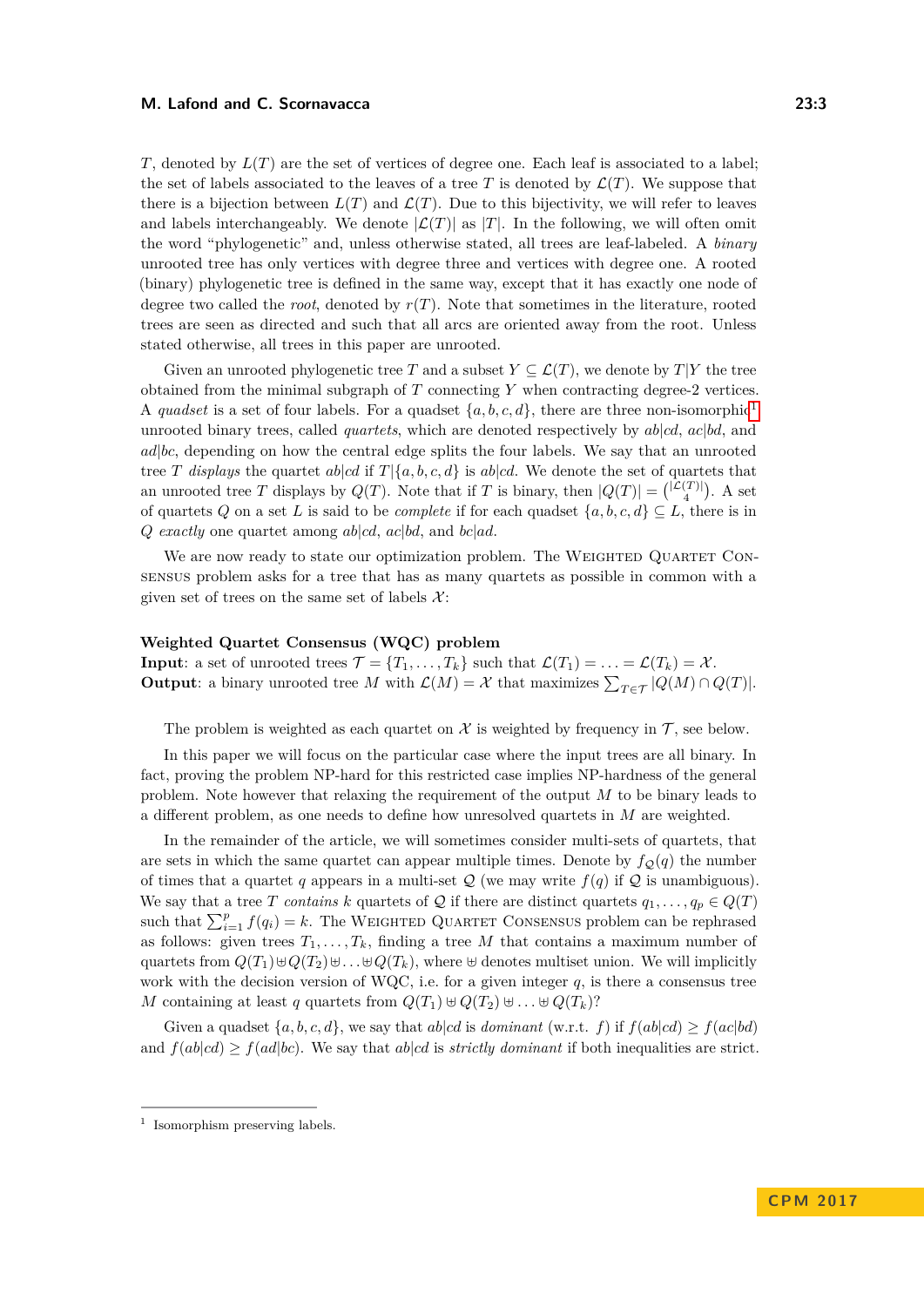### <span id="page-3-0"></span>**3 NP-hardness of the Weighted Quartet Consensus problem**

In this section, we present a reduction from the CYCLIC ORDERING problem. This problem has been used in phylogenetics before in [\[15\]](#page-12-16) in the context of inferring rooted binary trees from rooted triplets that are not required to originate from a set of trees on the same leaf set.

But beforehand, we need some additional notation. A *caterpillar* is an unrooted binary tree obtained by taking a path  $P = p_1 p_2 \ldots p_r$ , then adding a leaf  $\ell_i$  adjacent to  $p_i$  for each  $1 \leq i \leq r$ , then adding another leaf  $\ell'_1$  adjacent to  $p_1$  and a leaf  $\ell'_r$  adjacent to  $p_r$ . The two leaves  $\ell'_1$  and  $\ell'_r$  inserted last are called the *ends* of the caterpillar. An *augmented caterpillar T* is a binary tree obtained by taking a caterpillar, then replacing each leaf by a binary rooted tree (replacing a leaf  $\ell$  by a tree  $T'$  means replacing  $\ell$  by  $r(T')$ ). If  $T_1, T_2$  are the two trees replacing the ends of the caterpillar, then *T* is called a  $(T_1, T_2)$ -augmented caterpillar. Note that every binary tree is a  $(T_1, T_2)$ -augmented caterpillar for some  $T_1, T_2$ . Let *T* be a caterpillar with leaves  $(\ell_1, \ell_2, \ldots, \ell_k)$  taken in the order in which we encounter them on the path between the two ends  $l_1$  and  $l_k$  (more precisely, traverse the  $\ell_1 - \ell_k$  path, and each time an internal node is encountered, append its adjacent leaves to the sequence), and let  $T_1, \ldots, T_k$  be rooted binary trees. We denote by  $(T_1|T_2|\ldots|T_k)$  the  $(T_1, T_k)$ -augmented caterpillar obtained by replacing  $\ell_i$  by  $r(T_i)$ ,  $1 \leq i \leq k$ . This notation gives rise to a natural ordering of its subtrees, and we say that  $T_i < T_j$  if  $i < j$  (i.e.  $T_i$  appears before  $T_j$  in the given ordering of the caterpillar subtrees). Note that by reversing such an ordering, we obtain the same unrooted tree. However, in the proofs the given ordering will be important. Also, since  $T_1, T_2$ , and  $T_{k-1}, T_k$  are interchangeable, we will simply say that these two pairs are incomparable. If each  $T_i$  consists of a single leaf  $\ell_i$  for  $2 \leq i \leq k-1$ , then we may write  $(T_1|\ell_2| \dots |\ell_{k-1}|T_k)$ , and  $\ell_i < \ell_j$  in *T* to indicate that  $\ell_i$  appears before  $\ell_j$  in the ordering.

We are now ready to describe the CYCLIC ORDERING problem. Let  $L = (s_1, \ldots, s_n)$ be a linear ordering of a set  $S$  of at least 3 elements, and let  $(a, b, c)$  be an ordered triple, with  $a, b, c \in S$ . We say that *L satisfies*  $(a, b, c)$  if one of the following holds in *L*:  $a < b < c, b < c < a$  or  $c < a < b$ . If C is a set of ordered triples we say that L satisfies C if it satisfies every element of C. Intuitively speaking, L satisfies  $(a, b, c)$  when, by turning L into a directed cyclic order by attaching  $s_n$  to  $s_1$ , one can go from *a* to *b*, then to *c* and then to *a*. This leads to the following problem definition:

#### **Cyclic Ordering problem**

**Input**: A set *S* of *n* elements and a set C of *m* ordered triples  $(a, b, c)$  of distinct members of *S*.

**Question**: Does there exist a linear ordering  $L = (s_1, \ldots, s_n)$  of *S* that satisfies C?

The Cyclic ORDERING problem is NP-hard [\[13\]](#page-12-17). In the rest of this section, we let *S* and  $C$  be the input set and triples, respectively, of a CYCLIC ORDERING problem instance. We denote  $n = |S|$  and  $m = |\mathcal{C}|$ . We shall use the following simple yet useful characterization.

<span id="page-3-1"></span>**Lemma 1.** *A linear ordering L* of *S* satisfies C if and only if for each  $(a, b, c) \in \mathcal{C}$ , exactly *two of the following relations hold in L:*  $a < b, b < c, c < a$ .

**Proof.** ( $\Rightarrow$ ): let *L* be a linear ordering satisfying *C*, and let  $(a, b, c) \in C$ . Thus in *L*, one of  $a < b < c, b < c < a$  or  $c < a < b$  holds. It is straightforward to verify that in each case, exactly two of  $a < b, b < c, c < a$  hold.

 $(\Leftarrow)$ : suppose that *L* does not satisfy *C*. Then there is some  $(a, b, c) \in C$  such that one of  $a < c < b, b < a < c$  or  $c < b < a$  does not hold. Again, one can easily verify that each of these cases satisfies only one of  $a < b, b < c$  and  $c < a$ .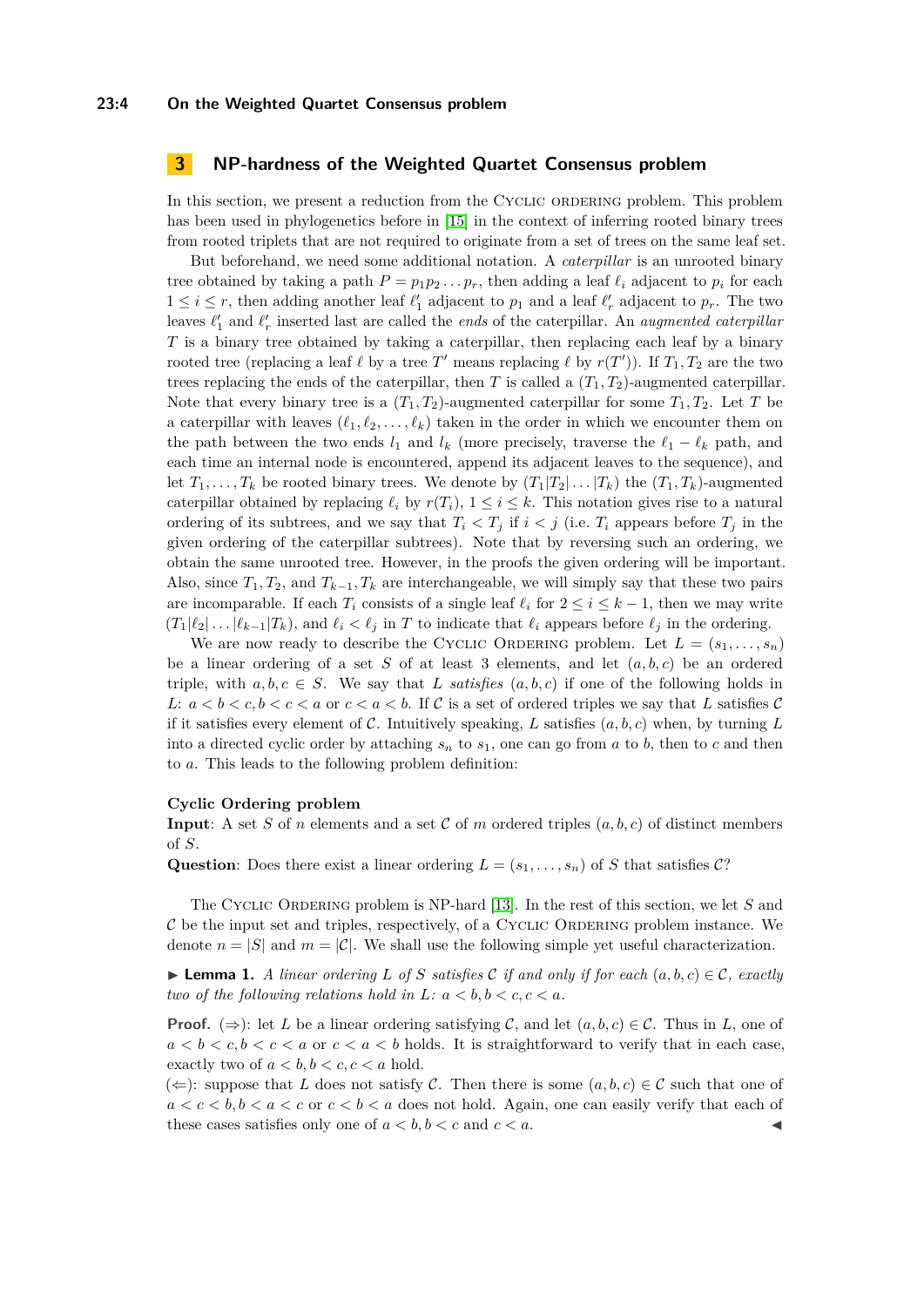Now, from *S* and *C* we construct a set of unrooted binary trees  $\mathcal T$  on the same set of labels (we will omit the straightforward verification that this construction can be carried out in polynomial time). First let *W* and *Z* be two rooted binary trees each on  $(nm)^{100}$  leaves (the topology is arbitrary, and the 100 exponent could be optimized). Our trees are defined on the leaf set  $\mathcal{X} = S \cup \mathcal{L}(W) \cup \mathcal{L}(Z)$  (note that  $S, \mathcal{L}(W), \mathcal{L}(Z)$  are disjoint). Let  $C \in \mathcal{C}$  with  $C = (a, b, c)$ . We construct 6 trees from *C*, that is, 3 pairs of trees:

- The " $a < b$ " trees: let  $(s_1, \ldots, s_{n-2})$  be an arbitrary ordering of  $S \setminus \{a, b\}$ . Then we build the trees  $T_C(ab) = (W|a|b|s_1|s_2|...|s_{n-2}|Z)$  and  $\overline{T}_C(ab) = (W|s_{n-2}|s_{n-3}|...|s_1|a|b|Z)$ .
- The " $b < c$ " trees: let  $(\hat{s}_1, \ldots, \hat{s}_{n-2})$  be an arbitrary ordering of  $S \setminus \{b, c\}$ . Then we build  $\rightarrow$ the trees  $T_C(bc) = (W|b|c|\hat{s}_1|\hat{s}_2|...|\hat{s}_{n-2}|Z)$  and  $\overline{T}_C(bc) = (W|\hat{s}_{n-2}|\hat{s}_{n-3}|...|\hat{s}_1|b|c|Z).$
- The " $c < a$ " trees: let  $(\bar{s}_1, \ldots, \bar{s}_{n-2})$  be an arbitrary ordering of  $S \setminus \{c, a\}$ . Then we build  $\blacksquare$ the trees  $T_C(ca) = (W|c|a|\bar{s}_1|\bar{s}_2|...|\bar{s}_{n-2}|Z)$  and  $\overline{T}_C(ca) = (W|\bar{s}_{n-2}|\bar{s}_{n-3}|...|\bar{s}_1|c|a|Z)$ .

Denote by  $\mathcal{T}(C)$  the set of 6 constructed trees for  $C \in \mathcal{C}$ . In this section, the input for our WEIGHTED QUARTET CONSENSUS instance constructed from *S* and *C* is  $\mathcal{T} = \bigcup_{C \in \mathcal{C}} \mathcal{T}(C)$ . Note that  $|\mathcal{T}| = 6m$ .

Observe that each tree of  $\mathcal{T}(C)$  is a  $(W, Z)$ -augmented caterpillar. Moreover, note that the majority of ordered pairs are "balanced" in the pairs of constructed trees: Let  $a, b \in S$ and  $x, y \in S \setminus \{a, b\}$ , and let  $\{T_C(ab), \overline{T}_C(ab)\}$  be an "*a* < *b*" tree-pair. Then we have  $x < y$ in  $T_C(ab)$  if and only if  $y < x$  in  $\overline{T}_C(ab)$ . Similarly for any  $x \in S \setminus \{a, b\}$ ,  $a < x, b < x$  in  $T_C(ab)$  but  $x < a, x < b$  in  $\overline{T}_C(ab)$ . Only  $a < b$  holds in both trees.

Let  $T \in \mathcal{T}$ , and let  $B(T)$  denote the set of quartets of *T* that have at least two members of  $\mathcal{L}(W)$ , or at least two members of  $\mathcal{L}(Z)$ . Thus  $B(T)$  consists in all the quartets of the form  $w_1w_2|xy$  and  $z_1z_2|xy$  of *T*, where  $w_1, w_2 \in \mathcal{L}(W), z_1, z_2 \in \mathcal{L}(Z)$  and  $x, y \in \mathcal{X}$  (note that no quartet of  $B(T)$  has the form  $w_1x|yw_2$  for  $x, y \notin \mathcal{L}(W)$ , nor the form  $z_1x|yz_2$  for  $x, y \notin \mathcal{L}(Z)$ ). Note that for any tree  $T' \in \mathcal{T}$ ,  $B(T) = B(T')$ . Let  $K := 6m|B(T)|$  be the total number of such quartets in  $\mathcal{T}$ , i.e. *K* is the size of  $\biguplus_{T \in \mathcal{T}} B(T)$ . We observe the following:

► Remark. Any  $(W, Z)$ -augmented caterpillar on  $X$  contains the  $K$  quartets  $\biguplus_{T \in \mathcal{T}} B(T)$ .

Now, denote  $\hat{O} := 3m|W||Z| \left( \binom{n-2}{2} + 2(n-2) \right)$ . Let  $T \in \mathcal{T}$  and suppose that  $T$  is an " $a < b$ " tree, for some  $a, b \in S$ . For  $w \in \mathcal{L}(W)$  and  $z \in \mathcal{L}(Z)$ ,  $x, y \in S$ , a quartet  $wx|yz$  displayed by *T* is called an *out-quartet* of *T* if  $\{x, y\} \neq \{a, b\}$ , and an *in-quartet* of *T* if  $x = a$  and  $y = b$ (note that  $x = b$  and  $y = a$  is not possible, by construction). Let  $out(T)$  and  $in(T)$  denote the set of out-quartets and in-quartets, respectively, of  $T$ . Note that each tree  $T$  has  $|W||Z|$ in-quartets and  $|W||Z|(\binom{n-2}{2}+2(n-2))$  out-quartets (because there are  $\binom{n-2}{2}+2(n-2)$ ways to choose  $\{x, y\} \neq \{a, b\}$ . Thus  $\hat{O}$  is half the total number of out-quartets.

<span id="page-4-0"></span>▶ **Lemma 2.** *Any weighted quartet consensus tree M for*  $\mathcal T$  *contains at most*  $\hat O$  *quartets from*  $\biguplus_{T \in \mathcal{T}} out(T)$ *. Moreover, if M is a*  $(W, Z)$ -*augmented caterpillar*  $(W|s_1| \dots |s_n|Z)$ *, where*  $S = \{s_1, \ldots, s_n\}$ , then *M* contains exactly  $\hat{O}$  quartets from  $\biguplus_{T \in \mathcal{T}} out(T)$ .

**Proof.** Let  $w \in \mathcal{L}(W)$  and  $z \in \mathcal{L}(Z)$ . Let  $\{T_C(ab), \overleftarrow{T}_C(ab)\}$  be an " $a < b$ " tree-pair of  $\mathcal{T}$ , for some  $a, b \in S$ , and let  $x, y \in S$  such that  $\{x, y\} \neq \{a, b\}$ . Because  $x < y$  in  $T_C(ab)$  if and only if  $y < x$  in  $\overline{T}_C(ab)$ , we get that the out-quartet  $wx|yz$  is in  $T_C(ab)$  if and only if *wy*|*xz* is in  $\overline{T}_C(ab)$ . Since *M* can only contain one of the two quartets, it follows that *M* can contain at most half of the quartets from  $out(T_C(ab)) \oplus out(\overline{T}_C(ab))$ . Thus *M* contains at most half the quartets from  $\biguplus_{T \in \mathcal{T}} out(T)$ , which is  $3m|W||Z|(\binom{n-2}{2} + 2(n-2)) = \hat{O}$ . As for the second assertion, if  $M = (W|s_1| \dots |s_n|Z)$  then M contains one of  $wx|yz$  or  $wy|xz$ for each  $x, y \in S$ . Thus if M does not contain the out-quartet  $wx|yz$  from  $T_C(ab)$ , then it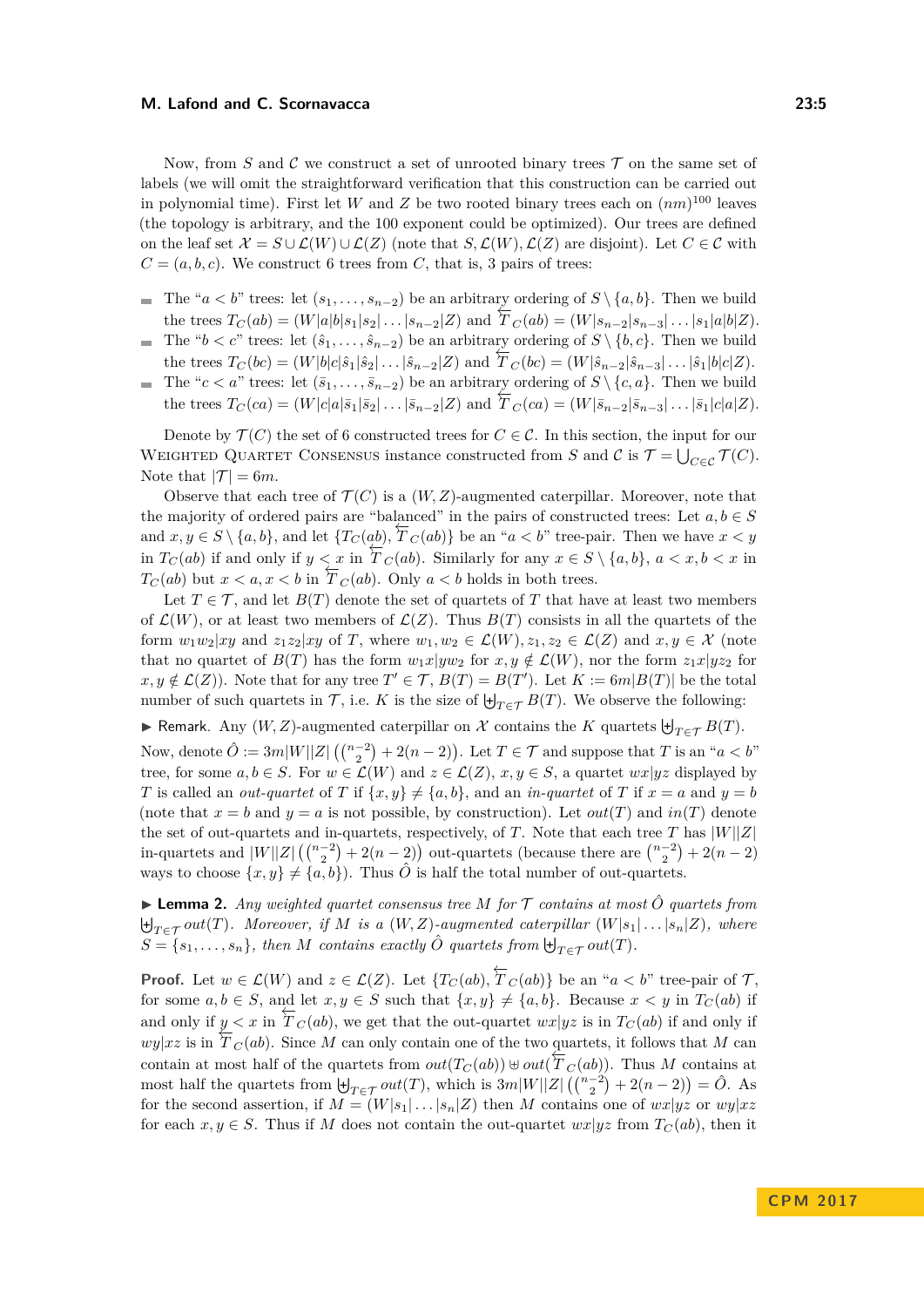### **23:6 On the Weighted Quartet Consensus problem**

contains the out-quartet  $wy|xz$  from  $\overleftarrow{T}_C(ab)$ . We deduce that *M* contains at least half the  $\alpha$  denotes from  $out(T_C(ab)) \oplus out(\overline{T}_C(ab))$ , and thus half the quartets from  $\biguplus_{T \in \mathcal{T}} out(T)$ .

What follows is a key Lemma. The proof is not so straightforward and can be found in Appendix [B.1.](#page-14-0)

<span id="page-5-0"></span>**I Lemma 3.** Any optimal consensus tree for  $\mathcal{T}$  is a  $(W, Z)$ -augmented caterpillar.

We finally arrive at our main result.

#### ▶ **Theorem 4.** *The* WEIGHTED QUARTET CONSENSUS *problem is NP-hard.*

**Proof.** We show that there exists a linear ordering of  $S$  satisfying  $C$  if and only if there exists a weighted quartet consensus tree *M* for  $\mathcal{T}$  that contains at least  $K + \hat{O} + 4m|W||Z|$ quartets from  $\biguplus_{T \in \mathcal{T}} Q(T)$ . For the rest of the proof, we let  $w \in \mathcal{L}(W)$  and  $z \in \mathcal{L}(Z)$  be arbitrary leaves of *W* and *Z*, respectively.

(⇒): let  $L = (s_1, s_2, \ldots, s_n)$  be a linear ordering of *S* satisfying *C*. Then we claim that the weighted quartet consensus tree  $M = (W|s_1|s_2| \dots |s_n|Z)$  contains the desired number of quartets. Since *M* is a  $(W, Z)$ -augmented caterpillar, *M* contains *K* quartets of  $T$  that have two or more elements from  $\mathcal{L}(W)$ , or two or more elements from  $\mathcal{L}(Z)$ , see remark on page [5.](#page-3-1) Moreover by Lemma [2,](#page-4-0) *M* contains  $\hat{O}$  quartets from  $\biguplus_{T \in \mathcal{T}} out(T)$ . As for the in-quartets, let  $(a, b, c) \in \mathcal{C}$  and let  $\mathcal{T}((a, b, c))$  be the set of 6 trees corresponding to  $(a, b, c)$ . By Lemma [1,](#page-3-1) *L* satisfies two of the relations  $a < b, b < c, c < a$ . This implies that M has exactly two of the following quartets:  $wabz, wbc|cz, wc|az$ . Since, for every  $w \in \mathcal{L}(W)$  and  $z \in \mathcal{L}(Z)$ , each of these three quartets appears as an in-quartet in exactly two trees of  $\mathcal{T}((a, b, c))$  (e.g. *wa*|*bz* is an in-quartet of  $T_{(a,b,c)}(ab)$  and  $\overline{T}_{(a,b,c)}(ab)$ ), it follows that *M* contains  $4|W||Z|$  quartets of  $\biguplus_{T \in \mathcal{T}((a,b,c))} in(T)$ . As this holds for every  $(a,b,c) \in C$ , M contains  $4m|W||Z|$  quartets of  $\biguplus_{T \in \mathcal{T}} in(T)$ . Summing up, we get that *M* has at least  $K + \hat{O} + 4m|W||Z|$  quartets from  $\mathcal{T}$ .

 $(\Leftarrow)$ : suppose that no linear ordering of *S* satisfies *C*. Let *M* be an optimal consensus tree for  $\mathcal T$ . By Lemma [3,](#page-5-0) we may assume that  $M$  is a  $(W, Z)$ -augmented caterpillar. We bound the number of quartets of  $\mathcal T$  that can be contained in  $M$ .

First, by Lemma [3,](#page-5-0)  $M$  contains  $K$  quartets of  $\mathcal T$  that have at least two elements of  $\mathcal{L}(W)$  or at least two elements of  $\mathcal{L}(Z)$ . As for the quartets with one or zero elements from  $\mathcal{L}(W) \cup \mathcal{L}(Z)$ , in any tree *T* ∈ *T* there are at most  $(|W| + |Z|)n^3$  quartets of the form *wa*|*bc* or *za*|*bc* with *a, b, c*  $\in$  *S*, and at most *n*<sup>4</sup> quartets of the form *ab*|*cd* with *a, b, c, d*  $\in$  *S*. Thus *M* contains at most  $6m((|W|+|Z|)n^3+n^4) < (|W|+|Z|)mn^5$  quartets of  $\mathcal T$  that are of the form  $wa|bc, za|bc$  or  $ab|cd$  with  $a, b, c \in S$  (the inequality holds because  $n \geq 3$  and  $|W| = |Z| = (nm)^{100}$ . Also, by Lemma [2,](#page-4-0) *M* contains at most  $\hat{O}$  quartets from  $\biguplus_{T \in \mathcal{T}} out(T)$ . It remains to count the in-quartets.

Let  $(a, b, c) \in \mathcal{C}$ . The following in-quartets appear, each twice, in  $\mathcal{T}((a, b, c))$ : *wa*|*bz*,  $wb|cz, wc|az$ . It is easy to check that these three quartets are incompatible, i.e. no tree can contain all three of them, and hence *M* can have at most two of them. We deduce that there must be at least two trees  $T$ ,  $\overline{T}$  of  $\mathcal{T}((a, b, c))$  such that *M* contains no quartet from  $in(T) \oplus in(\overline{T})$ . Therefore *M* contains at most 4|*W*||*Z*| quartets from  $\biguplus_{T \in \mathcal{T}((a,b,c))} in(T)$ , and thus at most  $4m|W||Z|$  quartets from  $\biguplus_{T \in \mathcal{T}} in(T)$  assuming that the  $4|W||Z|$  bound is attained for every  $(a, b, c) \in \mathcal{C}$ . We will however show that there must be some  $(a, b, c) \in \mathcal{C}$ such that *M* contains only  $2|W||Z|$  of the quartets in  $\biguplus_{T \in \mathcal{T}((a,b,c))} in(T)$ .

Now, since *M* is a  $(W, Z)$ -augmented caterpillar, we write  $M = (W|T_1|T_2|...|T_k|Z)$ . For some  $a \in S$ , let  $T(a)$  be the tree of  $\{T_1, \ldots, T_k\}$  that contains a as a leaf. Then a quartet  $wa|bz$  is in  $Q(M)$  if and only if  $T(a) < T(b)$ . Let *L* be a linear ordering of *S* such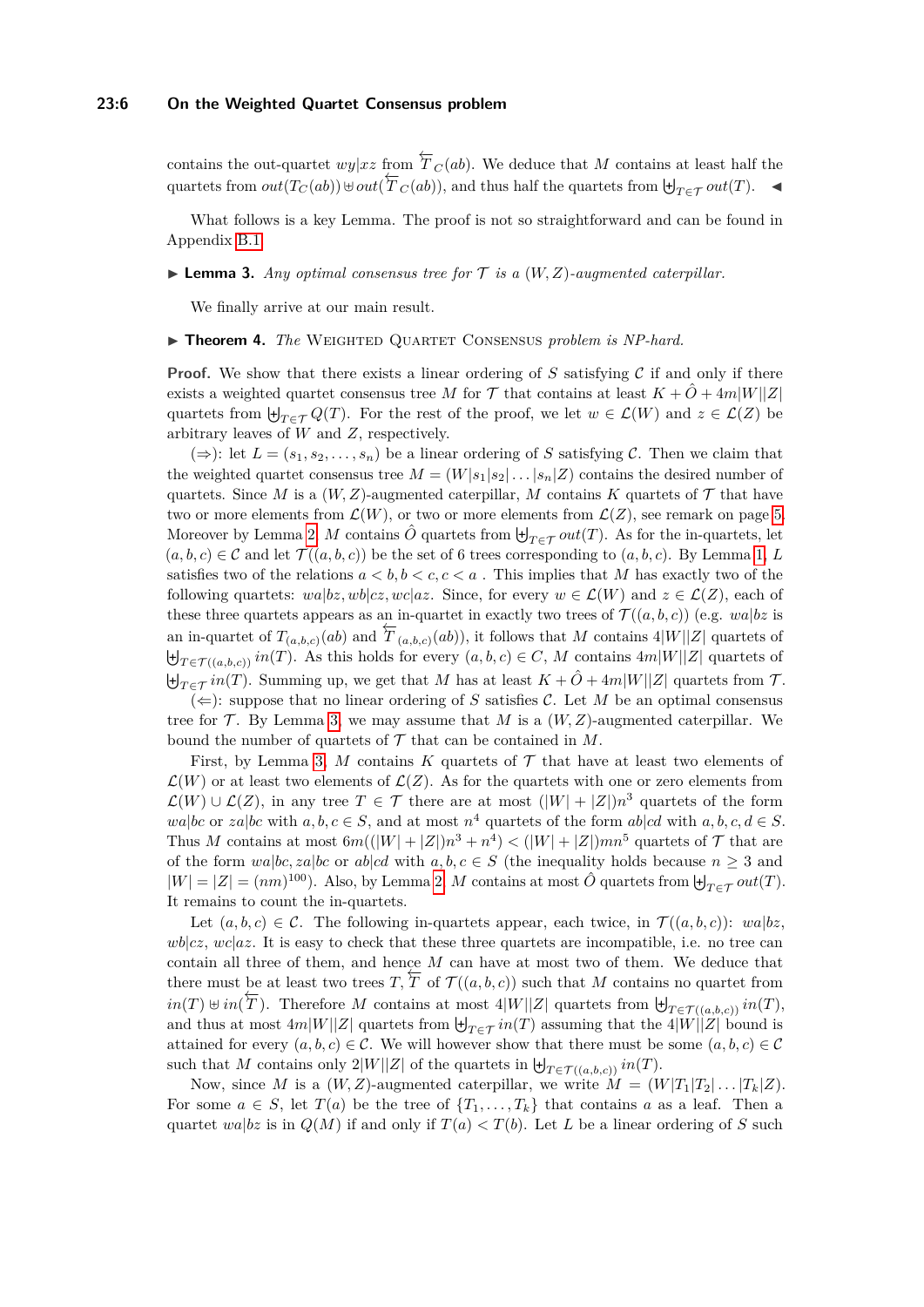that  $T(a) < T(b) \Rightarrow a < b$  in L. Since no linear ordering of S can satisfy C, by Lemma [1](#page-3-1) there must be some  $(a, b, c) \in \mathcal{C}$  such that only one of  $a < b, b < c, c < a$  holds in L. This also means that at most one of  $T(a) < T(b)$ ,  $T(b) < T(c) < T(a)$  holds (because  $\neg(a < b) \Rightarrow \neg(T(a) < T(b))$ . Thus *M* has at most one of the *wa*|*bz*, *wb*|*cz*, *wc*|*az* quartets. It follows that there are at least  $2|W||Z|$  quartets from  $\biguplus_{T \in \mathcal{T}((a,b,c))} in(T)$  that M does not contain. Therefore *M* contains at most  $4m|W||Z| - 2|W||Z|$  quartets of  $\biguplus_{T \in \mathcal{T}} in(T)$ .

In total, the number of quartets that  $M$  contains from the input is bounded by  $K + \ddot{O} +$  $(|W| + |Z|)mn^5 + (4m-2)|W||Z| < K + \hat{O} + 4m|W||Z|$ , by our choice of |W| and |Z|. ◄

The implications of these results for the Weighted Triplet Consensus (WTC) problem are presented in Appendix [A.](#page-13-4) The same techniques can be used to show that WTC is NP-hard.

# <span id="page-6-0"></span>**4 The (non)-structure of WQC**

In the rest of this paper, we aim at designing algorithms building on the fact that the weight of each quartet is not arbitrary, and is rather based on a set of input trees on the same leaf set. When designing optimized algorithms for a problem, understanding the relationship between the input and the optimal solution(s) can be of great help. In phylogenetics, several problems are harder in the supertree setting, i.e. when the input trees do not all contain the same species, than in the consensus setting as in the WQC problem. An example is the problem of finding an unrooted phylogenetic tree containing as minors a set of unrooted phylogenetic trees – the compatibility problem – which is NP-hard in the supertree setting [\[24\]](#page-13-1) and polynomially solvable in the consensus setting [\[1\]](#page-11-1). Despite the NP-hardness of WQC, there may exist some properties inherent to the consensus setting that are useful for devising efficient FPT algorithm, or for establishing lower bounds on the value of an optimal solution in order to develop approximation algorithms.

In attempt to establish useful properties of the weights of quartets in the consensus setting, we initially conjectured that the following relationships between the input trees and the solution(s) hold. Despite being seemingly reasonable, we prove all these conjectures false.

- **1.** let *D* be the set of strictly dominant quartets of the input multiset  $Q$ , i.e. the quartets  $a b | cd$  such that  $f(ab | cd) > f(ac | bd)$  and  $f(ab | cd) > f(ad | bc)$ . Then there is a constant  $\alpha > 0$  such that there exists an optimal solution containing at least  $\alpha|D|$  quartets of *D*;
- **2.** if a quartet *ab*|*cd* has a higher weight than the sum of the other quartets on the same quadset, i.e.  $f(ab|cd) > f(ac|bd) + f(ad|bc)$ , then some optimal solution contains  $ab|cd;$
- **3.** more generally, there exists  $\beta > 0$  such that if a quartet *ab*|*cd* is in a fraction  $\beta$  of the input trees, then  $ab|cd$  must be in some optimal solution. In particular, if  $ab|cd$  is in *every* input tree, then there is some optimal solution that contains  $ab|cd$ ;
- **4.** if a quartet *ab*|*cd* is in no input tree, then no optimal solution contains *ab*|*cd*.
- **5.** call  $ab|cd$  a *strictly least-frequent quartet* if  $f(ab|cd) < f(ac|bd)$  and  $f(ab|cd) < f(ad|bc)$ . Suppose that there exists a tree  $T^*$  on leaf set  $\mathcal X$  that contains no strictly least-frequent quartet, and choose such a  $T^*$  that contains a maximum number of quartets from the input. Then  $T^*$  is an optimal solution for WQC.

Unfortunately, we answered negatively to all conjectures, see Appendix [B.2.](#page-15-0)

### <span id="page-6-1"></span>**5 Approximatibility of WQC**

In this section, we show that WQC admits a factor 1*/*2 approximation algorithm that runs in polynomial time. Hereafter, the input set of trees is  $\mathcal{T} = \{T_1, \ldots, T_k\}$  and we denote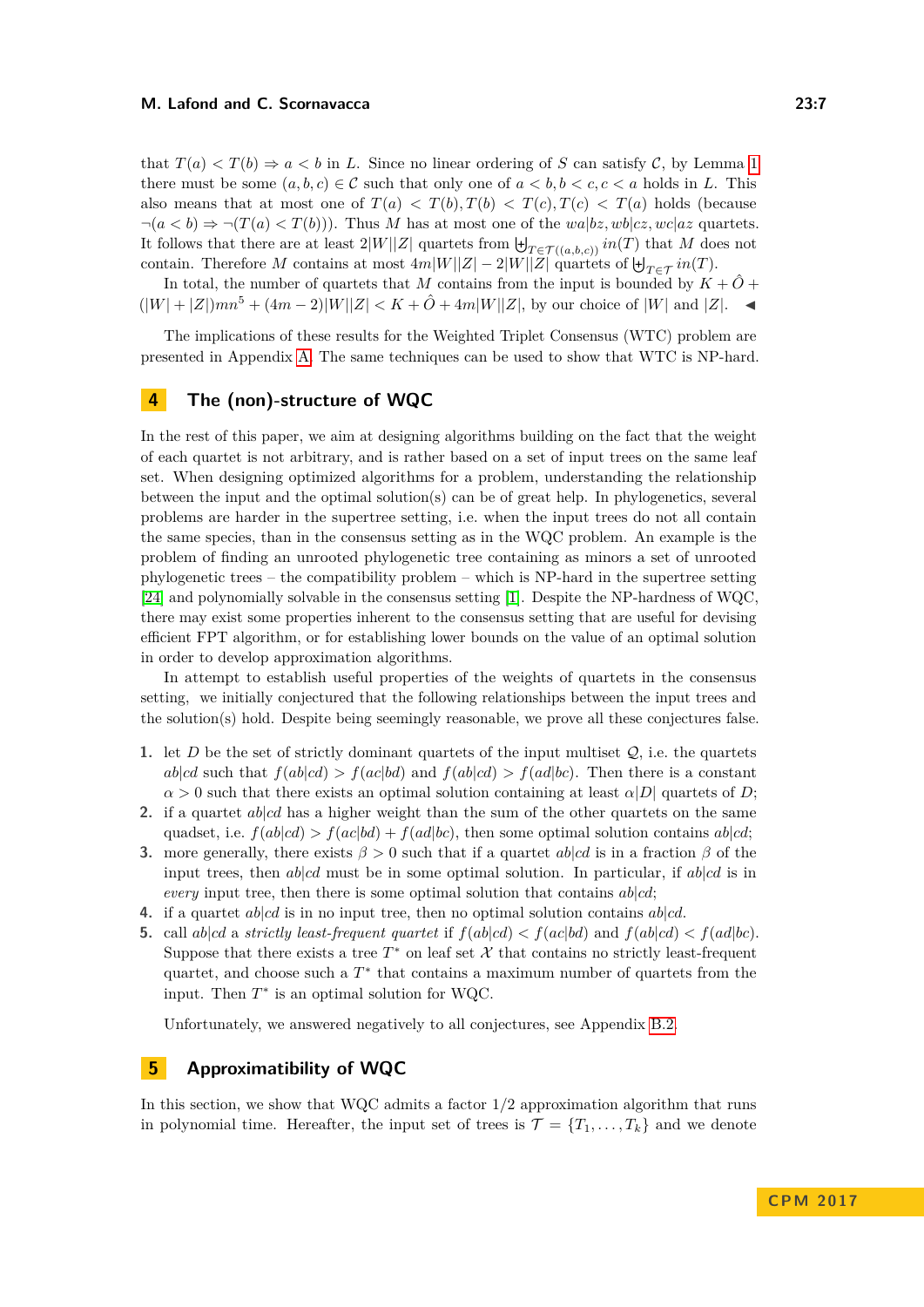#### **23:8 On the Weighted Quartet Consensus problem**

 $Q = Q(T_1) \oplus \ldots \oplus Q(T_k)$ . We say that a minimization (resp. maximization) problem *P* can be approximated within a factor  $\alpha > 1$  (resp.  $\beta < 1$ ) if there is an algorithm that, for every instance *I* of *P*, runs in polynomial time and outputs a solution of value  $APP(I)$  such that  $APP(I) \leq \alpha OPT(I)$  (resp.  $APP(I) \geq \beta OPT(I)$ ), where  $OPT(I)$  is the optimal value of *I*.

As mentioned before, the Complete Maximum Quartet Compatibility (CMQC) problem admits a PTAS, though it can only be applied to the WQC problem when the number of input trees is constant. There does not seem to exist an easy extension of the PTAS algorithm for the case of an unbounded number of trees, which makes WQC seem "harder" than CMQC. Nevertheless, we give a simple factor 1*/*2 approximation algorithm, which is better than the (randomized) factor 1*/*3 approximation, the best known so far, for the general Maximum Quartet Consistency problem in which the given quartet set is not necessarily complete. We borrow ideas from [\[9\]](#page-12-9) to show that this can be achieved by taking the best solution from either a 1*/*3 approximation to WQC, or a factor 2 approximation to WMQI, the minimization version of WQC (see below). For two unrooted binary trees  $T_1, T_2$  on leaf set X, denote  $d_Q(T_1, T_2) = |Q(T_1) \setminus Q(T_2)|$ . The WMQI problem is defined as follows:

#### **Weighted Minimum Quartet Inconsistency (WMQI) problem**

**Input**: a set of unrooted trees  $\mathcal{T} = \{T_1, \ldots, T_k\}$  such that  $\mathcal{L}(T_1) = \ldots = \mathcal{L}(T_k) = \mathcal{X}$ . **Output**: a tree *M* with  $\mathcal{L}(M) = \mathcal{X}$  that minimizes  $\sum_{T \in \mathcal{T}} d_Q(M, T)$ .

Note that the WMQI problem is equivalent to finding a minimum (in the multiset sense) number of quartets to discard from  $Q$  so that it is compatible.

It is not hard to show that  $d<sub>O</sub>$  is a metric. In particular,  $d<sub>O</sub>$  satisfies the triangle inequality, i.e. for any 3 trees  $T_1, T_2, T_3$  on the same leaf set,  $d_Q(T_1, T_3) \leq d_Q(T_1, T_2) + d_Q(T_2, T_3)$ . This leads to a factor 2 approximation algorithm for WMQI obtained by simply returning the best tree from the input. Intuitively, the input tree that is the closest to the others cannot be too far from the best solution, which is a median tree in the metric space. See [\[2\]](#page-11-0) for details.

<span id="page-7-0"></span>▶ **Theorem 5** ([\[2\]](#page-11-0)). *The following is a factor* 2 *approximation algorithm for WMQI: output the tree*  $T \in \mathcal{T}$  *that minimizes*  $\sum_{T_i \in \mathcal{T}} d_Q(T, T_i)$ *.* 

In [\[2\]](#page-11-0), the authors explain how to compute  $d_Q(T_1, T_2)$  in time  $O(n^2)$ . Therefore the factor 2 approximation can be implemented to run in time  $O(k^2n^2)$ , by simply computing *d<sup>Q</sup>* between every pair of trees.

Theorem [5](#page-7-0) has a direct implication on the approximation guarantees of the ASTRAL algorithm in [\[20\]](#page-12-7), an implementation of the work from Bryant and Steel [\[8\]](#page-12-8). This algorithm finds, in polynomial time, an optimal solution *M* for a restricted version of WMQI where every bipartition of *M* is also a bipartition in at least one of the input trees. The solution *T* returned by the algorithm of Theorem [5](#page-7-0) above trivially satisfies this condition. Thus, *M* is at least as good as *T*, implying the following.

#### I **Corollary 6.** *The ASTRAL algorithm is a factor* 2 *approximation for WMQI.*

We do not know whether the factor 2 is tight for the ASTRAL algorithm - we conjecture that ASTRAL can actually achieve a better approximation ratio. As shown in the rest of this section, this would have interesting applications for the approximability of WQC.

Indeed, both WQC and WMQI share the same set of optimal solutions, but the two problems are not necessarily identical in terms of approximability. We show however that WMQI can be used to approximate WQC. As stated earlier, there is a trivial factor 1*/*3 randomized approximation for WQC: output a random tree *T*. Each quartet of Q has a 1*/*3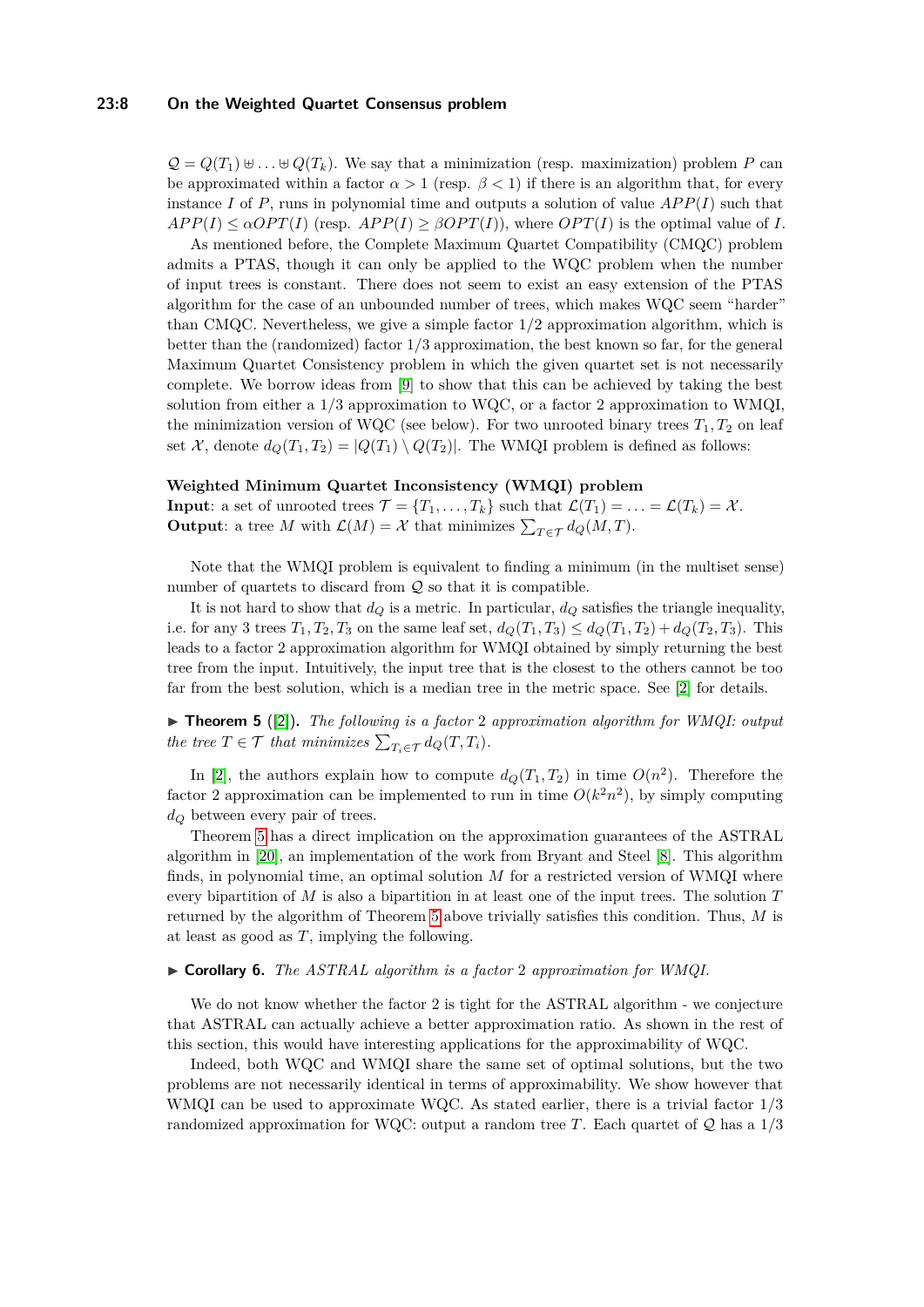chance of being contained by  $T$ , and so the expected number of quartets of  $\mathcal Q$  contained by *T* is  $|Q|/3 = k {n \choose 4}/3$  (here  $|Q|$  denotes the multiset cardinality). Call this the "random-treealgorithm". For the sake of having a *deterministic* algorithm, we show the following:

<span id="page-8-2"></span> $\blacktriangleright$  **Lemma 7.** *The "random-tree-algorithm" can be derandomized, i.e. there is a deterministic algorithm that, in time*  $O(kn^4 + n^5)$ *, finds a tree containing at least*  $|Q|/3$  *quartets from*  $Q$ *.* 

**Proof.** We derandomize the factor  $1/3$  algorithm using the standard method of conditional expectation. For the simplicity of exposition, we will construct a rooted tree *T* in a top-down manner (*T* can be unrooted after the construction). Call a rooted tree *T internally binary* if the only nodes of *T* that have more than two children have only leaves as children. We start with a fully unresolved internally binary tree  $T$  on leaf set  $\mathcal X$  (i.e.  $T$  consists of a root whose *n* children are in bijection with  $\mathcal{X}$ ). We then iteratively split each unresolved node *v* of *T* into two subtrees so as to maximize the expected number of quartets that *T* contains. We stop when *T* is a binary tree.

To describe the algorithm more precisely, suppose that *T* is an internally binary tree on leaf set  $\mathcal{X}$ , and let *v* be a node of *T* with more than 2 children, say  $\{v_1, \ldots, v_m\} \subseteq \mathcal{X}$  (if no such *v* exists, then *T* is binary and we can stop). We split *v* by first removing  $\{v_1, \ldots, v_m\}$ from *T*, adding two children *x* and *y* to *v*, and reinserting  $v_1, \ldots, v_m$  one after another, each as either a child of *x* or a child of *y*. We describe how this choice is made. Suppose that for  $i \geq 1$ ,  $v_1, \ldots, v_{i-1}$  have been reinserted, resulting in the tree  $T_{i-1}$ , and that we need to process  $v_i$ . Denote by  $T_{i,x}$  (resp.  $T_{i,y}$ ) the tree obtained by inserting  $v_i$  as a child of x (resp. of *y*) in  $T_{i-1}$ . We then define a random binary tree  $T'_{i,x}$  from  $T_{i,x}$  as follows: for each  $v' \in \{v_{i+1}, \ldots, v_m\}$ , reinsert *v*' as a child of *x* with probability 1/2, or as a child of *y* with probability  $1/2$ . Then, replace each non-binary node *w* with children  $\mathcal{X}'$  by a rooted binary tree on leaf set  $\mathcal{X}'$  chosen uniformly at random. We define the random binary tree  $T'_{i,y}$  from *Ti,y* using the same process.

For a random tree T' obtained by the above process and for  $q \in \mathcal{Q}$ , let  $I(q, T')$  be an indicator variable for whether  $q \in Q(T')$ . That is,  $I(q, T') = 1$  if  $q \in Q(T')$ , and  $I(q, T') = 0$ otherwise. Let  $I(T') = \sum_{q \in \mathcal{Q}} I(q, T') f_{\mathcal{Q}}(q)$ <sup>[2](#page-8-0)</sup>. We seek

$$
\max_{T' \in \{T'_{i,x}, T'_{i,y}\}} \mathbb{E}\left[I(T')\right] = \max_{T' \in \{T'_{i,x}, T'_{i,y}\}} \mathbb{E}\left[\sum_{q \in \mathcal{Q}} I(q, T') f_{\mathcal{Q}}(q)\right]
$$

$$
= \max_{T' \in \{T'_{i,x}, T'_{i,y}\}} \sum_{q \in \mathcal{Q}} \Pr\left[q \in Q(T')\right] f_{\mathcal{Q}}(q)
$$

If  $T'_{i,x}$  attains this maximum, we insert  $v_i$  below  $x$ , and otherwise we insert  $v_i$  below *y*. After every child  $v_i$  of  $v$  has been inserted, we process the next non-binary node. This concludes the algorithm description (we shall detail how to compute  $Pr[q \in Q(T')]$  below).

If *T* is an internally binary tree, by a slight abuse of notation define  $\mathbb{E}[I(T)] = \mathbb{E}[I(T')]$ , where  $T'$  is the random binary tree obtained by replacing each non-binary node of  $T$  on leaf set  $\mathcal{X}'$  by a random binary tree on leaf set  $\mathcal{X}'$ .

<span id="page-8-1"></span>► Claim 1. Let *T* be an internally binary tree, and suppose that  $\mathbb{E}[I(T)] > |Q|/3$ . Let *v* be a non-binary node of *T*, and let  $T<sub>v</sub>$  be the tree obtained after splitting *v* using the above algorithm. Then  $\mathbb{E}[I(T_v)] \geq |\mathcal{Q}|/3$ .

<span id="page-8-0"></span>Observe that here,  $q \in \mathcal{Q}$  means that there exists at least one occurrence of q in the multiset  $\mathcal{Q}$ , and so each quartet present in  $Q$  is considered once in the summation, independently of  $f_Q(q)$ .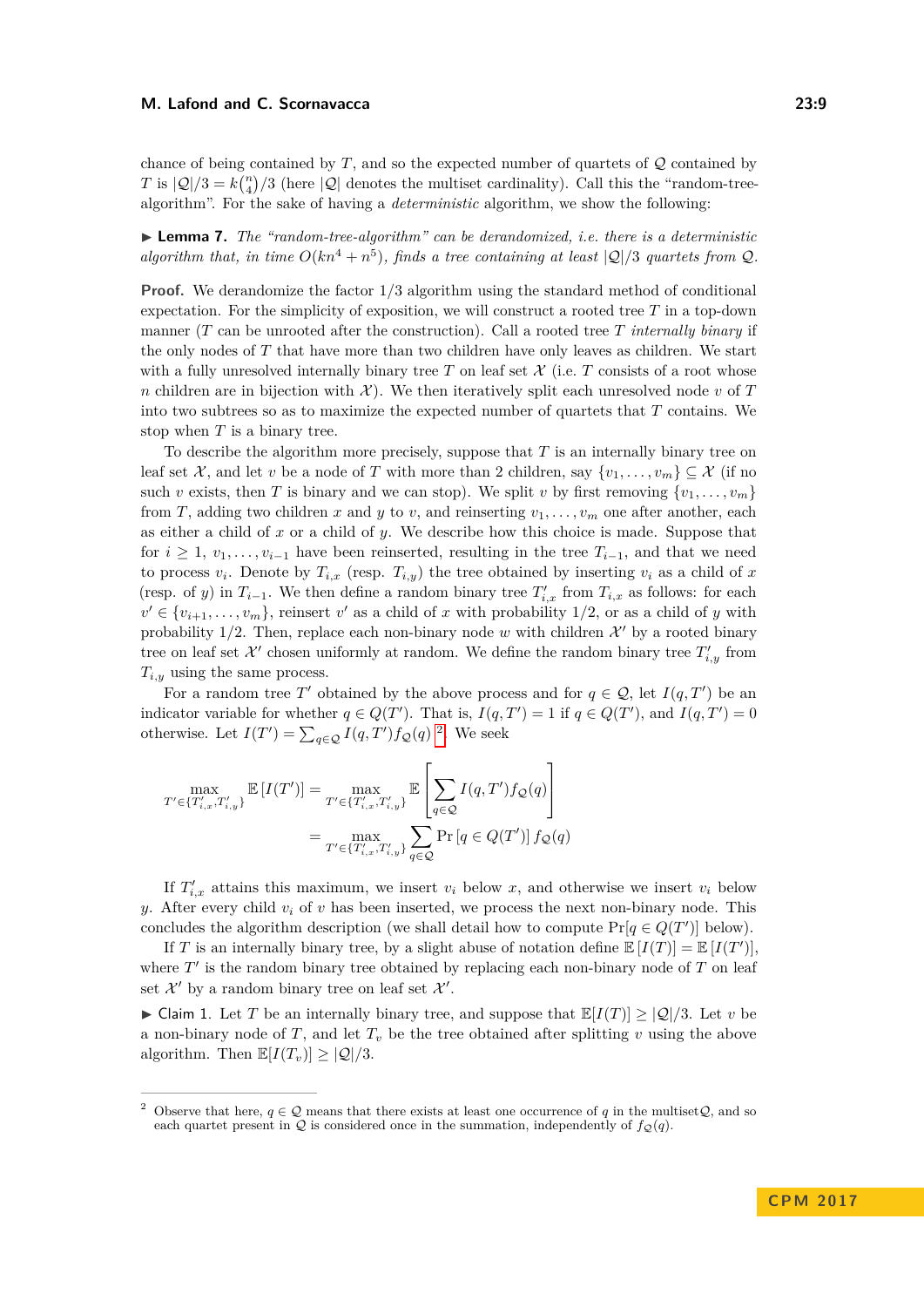#### **23:10 On the Weighted Quartet Consensus problem**

Let  $\{v_1, \ldots, v_m\}$  be the children of *v*. To prove the claim, we use induction on the number of processed children of *v* to show that after each insertion of a child *v<sup>i</sup>* , the obtained tree  $T_i \in \{T_{i,x}, T_{i,y}\}$  satisfies  $\mathbb{E}[I(T'_i)] \geq |\mathcal{Q}|/3$ , where  $T'_i \in \{T'_{i,x}, T'_{i,y}\}$  is the random tree corresponding to  $T_i$  obtained from the above process (i.e. reinserting  $v_{i+1}, \ldots, v_m$  randomly under *x* or *y*, and resolving non-binary nodes randomly). This proves the statement since  $T_m = T_v$  (and thus  $\mathbb{E}[I(T_v)] = \mathbb{E}[I(T_m)] = \mathbb{E}[I(T'_m)] \geq |\mathcal{Q}|/3$ ). As a base case, if  $i = 1$  it is easy to see that  $T'_{1,x}$  and  $T'_{1,y}$  are identical, and that  $\mathbb{E}[I(T'_{1,x})] = \mathbb{E}[I(T'_{1,y})] = \mathbb{E}[I(T)] \ge$  $|Q|/3$ . For  $i > 1$ , let  $T_{i-1}$  be the tree obtained after inserting  $v_{i-1}$ , and suppose without loss of generality that  $T_{i-1} = T_{i-1,x}$ . Because, in  $T'_{i-1,x}$ , we insert  $v_i$  below  $x$  or  $y$  each with probability  $\frac{1}{2}$ , we have

$$
\mathbb{E}\left[I(T'_{i-1,x})\right] = \frac{1}{2}\mathbb{E}\left[I(T'_{i-1,x})|v_i \text{ is a child of } x\right] + \frac{1}{2}\mathbb{E}\left[I(T'_{i-1,x})|v_i \text{ is a child of } y\right]
$$

$$
= \frac{1}{2}\left(\mathbb{E}\left[I(T'_{i,x})\right] + \mathbb{E}\left[I(T'_{i,y})\right]\right)
$$

By induction, we also have  $\mathbb{E}[I(T'_{i-1,x})] \geq |\mathcal{Q}|/3$ . Combined with the above equality, we obtain  $\frac{1}{2} \left( \mathbb{E} \left[ I(T'_{i,x}) \right] + \mathbb{E} \left[ I(T'_{i,y}) \right] \right) \geq |\mathcal{Q}|/3$ . This implies that one of  $\mathbb{E}[I(T'_{i,x})]$  or  $\mathbb{E}[I(T'_{i,y})]$ must be at least  $|Q|/3$ .

Since the fully unresolved tree *T* from which we start satisfies  $\mathbb{E}[I(T)] > |Q|/3$ , Claim [1](#page-8-1) shows that the algorithm does terminate with a tree containing at least  $|Q|/3$  quartets from  $Q$ . It remains to be show how to compute, when reinserting a node  $v_i$ , the expectations for  $T'_{i,x}$  and  $T'_{i,y}$ .

In fact, it suffices to be able to compute, for a given quartet  $q = ab | cd$ , the probability  $\Pr[q \in Q(T')]$  for  $T' \in \{T'_{i,x}, T'_{i,y}\}$ . Moreover, if  $\Pr[q \in Q(T'_{i,x})] = \Pr[q \in Q(T'_{i,y})]$ , then this probability does not contribute to determining which scenario maximizes expectation, and in this case we do not need to consider  $q$ . In particular, if none of  $a, b, c, d$  is equal to  $v_i$ , then  $Pr[q \in Q(T'_{i,x})] = Pr[q \in Q(T'_{i,y})]$ . Therefore, it is enough to consider only quartets in which  $v_i$  is included. We will assume that  $v_i = a$ . Moreover, we may assume that two or three of  ${b, c, d}$  are children of *v* in *T* (recall that *v* is the parent of  $v_i$  in *T*), because otherwise the probability that  $ab|cd$  is in  $T'$  is unaffected by whether  $a$  is a child of  $x$  or a child of  $y$ .

There are still multiple cases depending on which of *b, c* and *d* are children of *v*, and which have been reinserted or have not, but this probability can be easily found algorithmically. Let  $U = \{b, c, d\} \cap \{v_{i+1}, \ldots, v_m\}$ , i.e. the leaves in  $\{b, c, d\}$  that have not been reinserted yet in  $T'$ . We obtain new trees  $S'_1, \ldots, S'_h$  by reinserting, in  $T'$ , the members of *U* below *x* or *y* in every possible way – there are only  $2^{|U|} \leq 8$  possibilities, so  $h \leq 8$ . Then, for  $1 \leq j \leq h$ denote by  $S_j' \mid q$  the tree  $S_j'$  restricted to  $\{a, b, c, d\}$  (i.e. obtained by removing every leaf not in  $\{a, b, c, d\}$ , then contracting degree 2 vertices). Note that  $S'_{j}|_{q}$  may be non-binary. We get  $Pr[q \in Q(T')] = \sum_{j=1}^{h} \frac{1}{h} Pr[q \in Q(S'_{j}|q)]$ . This is because every leaf in  $v_{i+1}, \ldots, v_m$  other than *b, c, d* is resinserted independently from the choice for *b, c, d*, and every non-binary node remaining after the reinsertions is resolved uniformly. The probability  $Pr[q \in Q(S'_{j}|q)]$  is straightforward to compute, as only a constant number of cases can occur since  $S'_{j}|_{q}$  has only 4 leaves. We omit the details.

**Time complexity:** we must first preprocess the input in order to compute  $f_{\mathcal{Q}}(q)$  for each quartet *q*. This takes time  $O(kn^4)$ . As for the computation of  $Pr[q \in Q(T')]$ , assume that the lowest common ancestor (*lca*) of two leaves can be found in constant time. This can be achieved naively by simply storing the *lca* for each pair of leaves in a table of size  $O(n^2)$ , and updating the table in time  $O(n)$  each time a decision on some  $v_i$  is made (this does not hinder the total time complexity of the algorithm, though there are more clever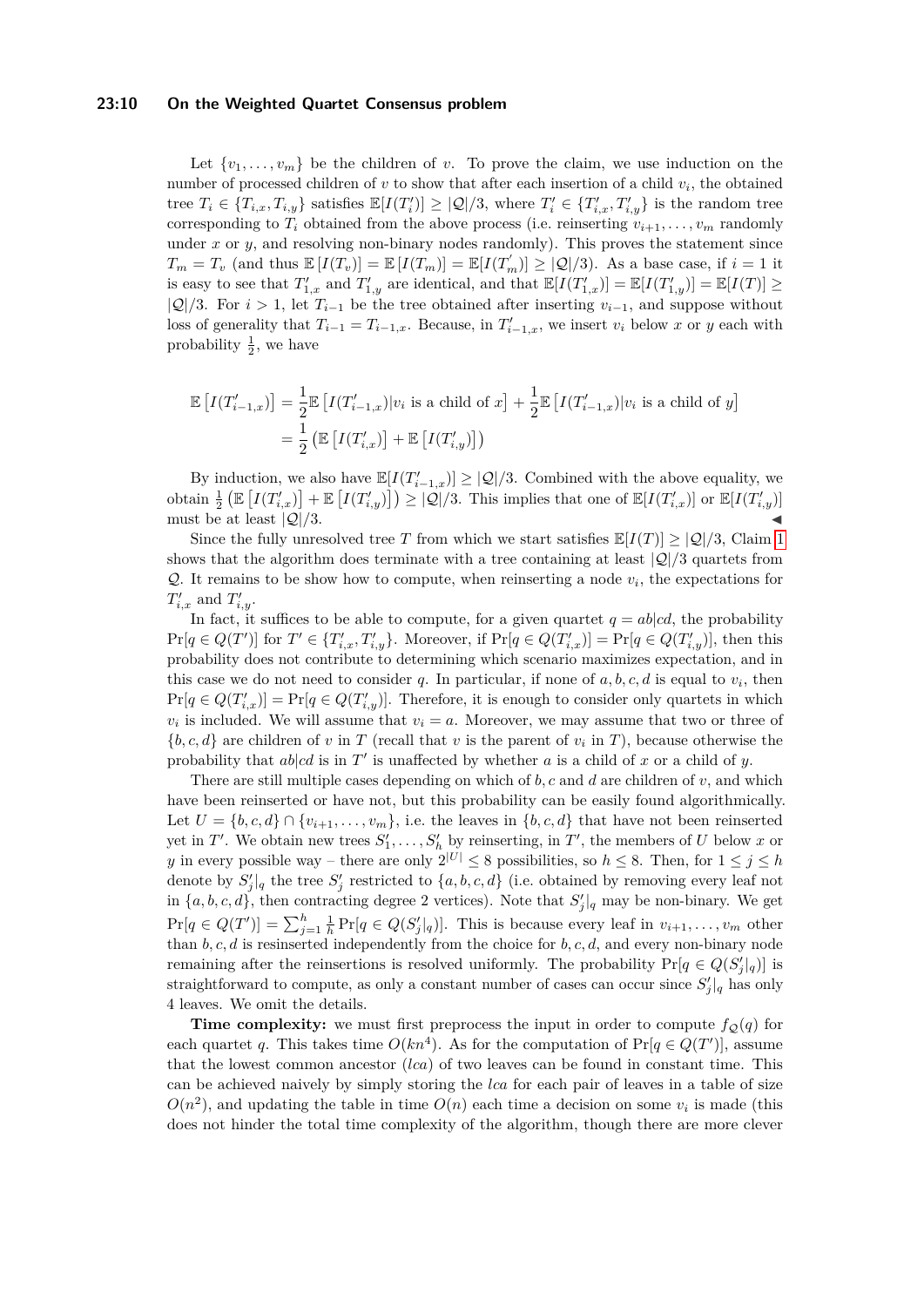ways to handle dynamic tree *lca* queries [\[11\]](#page-12-18)). Then the restrictions  $S'_1|_q, \ldots, S'_h|_q$  can be computed in constant time. It is then straightforward to see that, by the above process,  $Pr[q \in Q(T')]$  can be computed in constant time. Each time a node  $v_i$  needs to be reinserted, this probability must be computed for the  $O(n^3)$  quartets containing  $v_i$ . There are  $n-1$  splits to be performed, and each split requires inserting  $O(n)$  nodes. Thus the "binarization" process takes total time  $O(n^5)$ , and altogether the derandomization takes time  $O(kn^4 + n^5)$ .

The above leads to a (deterministic) 1*/*3- approximation. This can be used to show the following. The proof is similar to that of [\[9,](#page-12-9) Theorem 2] and is relegated to Appendix [B.3.](#page-17-1)

<span id="page-10-1"></span>**Theorem 8.** *If WMQI can be approximated within a factor*  $\alpha$ *, then WQC can be approximated within a factor*  $\beta = \alpha/(3\alpha - 2)$ *.* 

Combined with Theorem [5](#page-7-0) and letting  $\alpha = 2$  in Theorem [8](#page-10-1) we get the following.

▶ **Corollary 9.** *WQC can be approximated within a factor*  $1/2$  *in time*  $O(k^2n^2 + kn^4 + n^5)$ *.* 

### <span id="page-10-0"></span>**6 Fixed-parameter tractability of WQC**

In this section we describe how, based on previous results on the minimum quartet incompatibility problem on complete sets, WQC can be solved in time  $O(4^{d'+k'_2+k'_3}n + n^4)$ . Here  $k'_2$ and  $k_3$  are the number of quadsets that have 2 and 3 dominant quartets, respectively, and  $d'$  is the number of strictly dominant quartets that we are allowed to reject. The algorithm makes direct use of the Gramm-Niedermeyer algorithm [\[14\]](#page-12-12), henceforth called the GN algorithm.

The GN algorithm solves the following problem: given a *complete set* of quartets *Q*, find, if it exists, a complete and compatible set of quartets  $Q'$  such that at most  $d$  quartets of  $Q'$ are not in the input set  $Q$  (i.e.  $|Q' \setminus Q| \leq d$ ). This is accomplished by repeatedly applying the following theorem:

<span id="page-10-2"></span> $\triangleright$  **Theorem 10** ([\[14\]](#page-12-12)). Let Q be a complete set of quartets. Then Q is compatible if and only *if for each set of five taxa*  $\{a, b, c, d, e\} \subseteq \mathcal{X}$ ,  $ab | cd \in Q$  *implies*  $ab | ce \in Q$  *or*  $ae | cd \in Q$ *.* 

The idea behind the GN algorithm is as follows: find a set of five taxa  $\{a, b, c, d, e\}$  that does not satisfy the condition of Theorem [10,](#page-10-2) then correct the situation by branching into the four possible choices:

- **1.** remove ab|*cd* from *Q* and add  $ac|bd$  to *Q*;
- **2.** remove *ab*|*cd* from *Q* and add *ad*|*bc* to *Q*;
- **3.** remove  ${ac|bc,ae|bc} \cap Q$  from *Q* and add *ab*|*ce* to *Q*;
- **4.** remove  ${ac|de, ad|ce} \cap Q$  from *Q* and add  ${ae|cd}$  to *Q*.

The quartets added to *Q* will not be questioned in the following branchings. With some optimization, this leads to a  $O(4<sup>d</sup>n + n<sup>4</sup>)$  FPT algorithm.

In [\[14\]](#page-12-12), the authors also note that this algorithm can be extended to sets of quartets *Q* that contain ambiguous quadsets, i.e. sets  $\{a, b, c, d\}$  for which 2 or 3 of the possible quartets on  $\{a, b, c, d\}$  are in *Q*. Suppose there are  $k_2$  and  $k_3$ , respectively, quadsets that have 2 and 3 quartets in Q. The modified algorithm then, in a first phase, branches into the  $2^{k_2}3^{k_3}$  ways of choosing one quartet per such quadset, thereby obtaining a complete set of quartets for each possibility. The GN algorithm is thus applied to the so-obtained complete sets. This yields a  $O(2^{k_2} \cdot 3^{k_3} \cdot 4^d n + n^4)$  algorithm.

It is not hard to see that this gives an FPT algorithm for WQC, where the parameter  $k_2$ (resp.  $k_3$ ) is the number of quadsets such that 2 (resp. 3) possible quartets appear in the input trees, and *d* is the number of quartets *ab*|*cd* that appear in every input tree, and that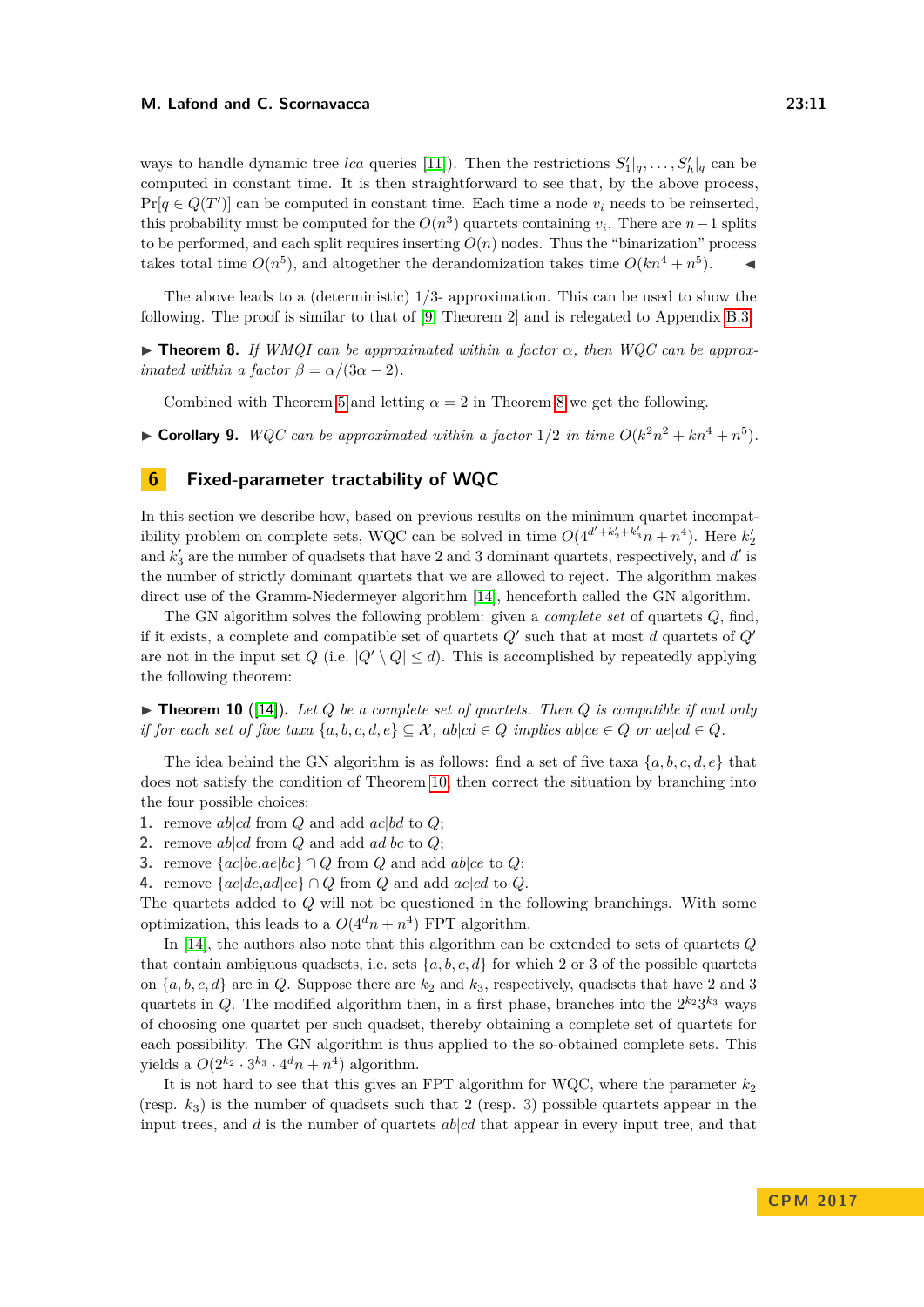#### **23:12 On the Weighted Quartet Consensus problem**

we are allowed to discharge. Note however that, in the consensus setting, there is no reason to believe that  $k_2$  and  $k_3$  are low - in we fact we believe that  $k_2 + k_3$  typically takes values in  $\Theta(n^4)$ . One reason is that even the slightest amount of noise on a quadset makes it included in the count of either  $k_2$  or  $k_3$  (e.g. if  $k-1$  trees agree on  $ab|cd$  and only one contains  $ac|bd$ ).

The GN algorithm can, however, be used on a more interesting set of parameters. Define  $k_2'$  (resp.  $k_3'$ ) as the number of quadsets that have exactly 2 (resp. 3) dominant quartets, and let d' be the number of strictly dominant quartets that we are allowed to discharge. It is reasonable to believe that, if each tree of the input is close to the true tree T<sup>∗</sup>, most "true" quartets will appear as strictly dominant in the input, and there should not be too many ambiguous quadsets. There is a very simple algorithm achieving time  $O(4^{d'+k'_2+k'_3}n + n^4)$ . Construct a complete set of quartets *Q* as follows: for each quadset  $\{a, b, c, d\}$ , choose a dominant quartet on  $\{a, b, c, d\}$  and add it to  $Q$  (if multiple choices are possible, choose arbitrarily). Then, run the GN algorithm on *Q* with the following modification: each time a quartet *q* is removed from *Q* and replaced by another quartet *q*', decrement either  $d'$ ,  $k'_2$ or  $k_3$ , depending on whether  $q$  belongs to a quadset with 1,2 or 3 dominant quartets. It follows that if there exists a complete and compatible set of quartets  $Q'$  such that at most  $d'$ strictly dominant quartets are rejected, then the modified algorithm will find it. It should be noted however that finding such a set  $Q'$  does not guarantee that the corresponding tree is an optimal solution. Indeed, since quartets are weighted, two solutions  $Q'$  and  $Q''$  may both reject only d' strictly dominant quartets, yet one has higher weight than the other. However, the correctness of the algorithm follows from the fact that the GN algorithm finds the set of *every* solution discarding at most *d* <sup>0</sup> dominant quartets - and thus it suffices to pick the solution from this set that has optimal weight.

We finally mention that the FPT algorithms published in [\[10\]](#page-12-13) are improved versions of the GN algorithm, can also return every solution and thus can be modified in the same manner. These yield FPT algorithms that can solve WQC in time  $O(3.0446^{d'+k'_2+k'_3}n + n^4)$ and  $O(2.0162^{d'+k'_2+k'_3}n^3 + n^5)$ .

# **7 Conclusion**

In this paper, we have shown that the WQC problem is NP-hard, answering a question of [\[19\]](#page-12-5) and [\[2\]](#page-11-0). In the latter, the authors also propose a variant of the problem in which the output tree *T* is not required to be binary. In this case, one needs to assign a cost *p* to the unresolved quartets. Our reduction can be extended to show that hardness holds for high enough  $p$ , but the complexity of the general case remains open. We have also shown that WQC can be approximated within a factor  $1/2$ . One open question is whether the problem admits a PTAS as the related CMQC problem. The fixed-parameter tractability aspects of WQC also deserve further investigation. This would require identifying some structural properties that are present in the consensus setting and that can be used for designing practical exact algorithms. But as we have shown, this might not be an easy task, as many properties which seem reasonable for the consensus setting do not hold.

### **References**

<span id="page-11-0"></span>**2** Mukul S Bansal, Jianrong Dong, and David Fernández-Baca. Comparing and aggregating partially resolved trees. *Theoretical Computer Science*, 412(48):6634–6652, 2011.

<span id="page-11-1"></span>**<sup>1</sup>** Alfred V Aho, Yehoshua Sagiv, Thomas G Szymanski, and Jeffrey D Ullman. Inferring a tree from lowest common ancestors with an application to the optimization of relational expressions. *SIAM Journal on Computing*, 10(3):405–421, 1981.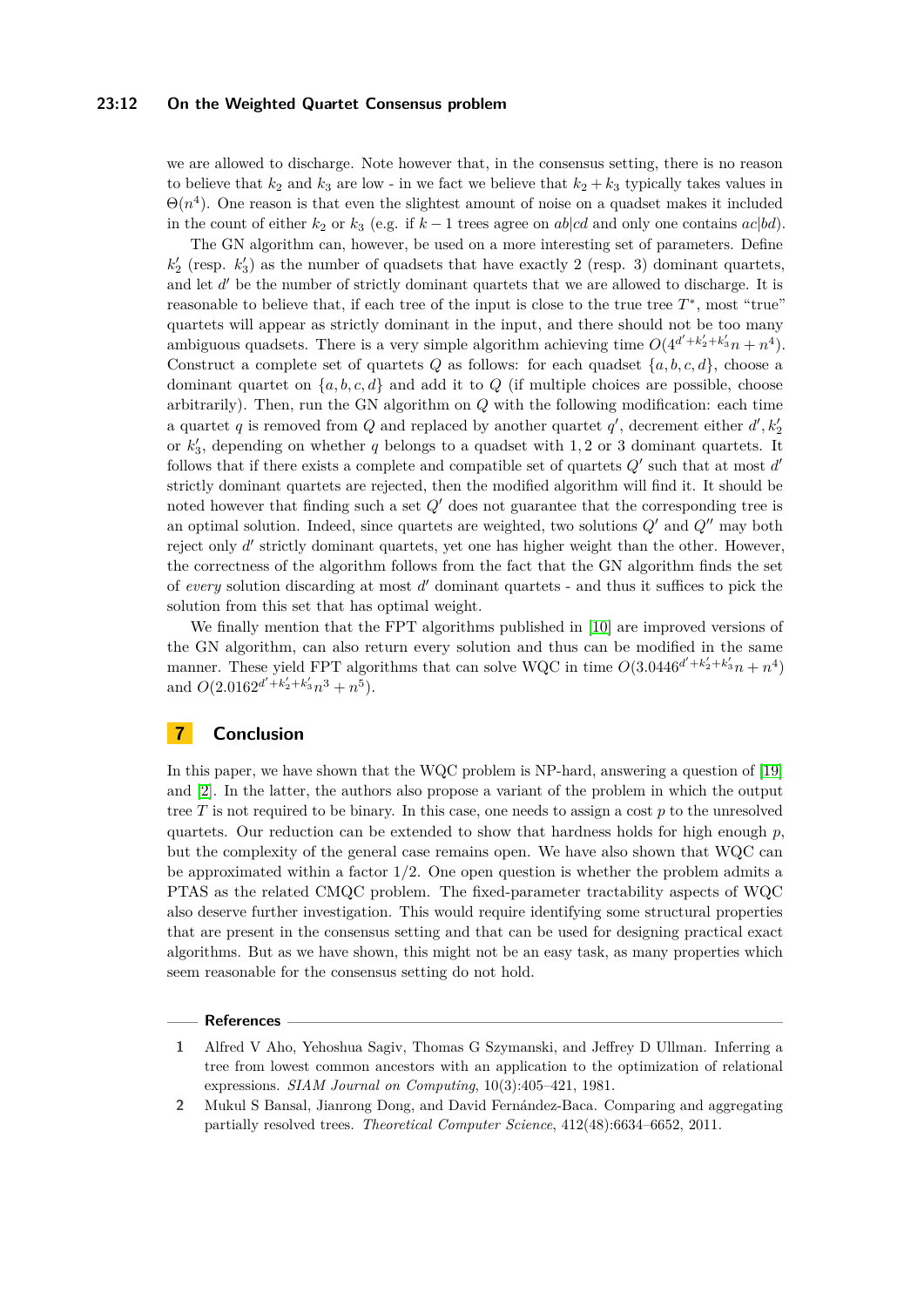- <span id="page-12-3"></span>**3** Jean-Pierre Barthélemy and Fred R McMorris. The median procedure for n-trees. *Journal of Classification*, 3(2):329–334, 1986.
- <span id="page-12-11"></span>**4** Vincent Berry, David Bryant, Tao Jiang, Paul Kearney, Ming Li, Todd Wareham, and Haoyong Zhang. A practical algorithm for recovering the best supported edges of an evolutionary tree (extended abstract). In *Proceedings of the Eleventh Annual ACM-SIAM Symposium on Discrete Algorithms*, pages 287–296. Society for Industrial and Applied Mathematics, 2000.
- <span id="page-12-10"></span>**5** Vincent Berry, Tao Jiang, Paul Kearney, Ming Li, and Todd Wareham. Quartet cleaning: Improved algorithms and simulations. In Jaroslav Nešetřil, editor, *Proceedings of the 7th Annual European Symposium on Algorithms*, pages 313–324. Springer Berlin Heidelberg, 1999.
- <span id="page-12-19"></span>**6** David Bryant. *Building trees, hunting for trees, and comparing trees*. PhD thesis, University of Canterbury, 1997.
- <span id="page-12-4"></span>**7** David Bryant. A classification of consensus methods for phylogenetics. *DIMACS Series in Discrete Mathematics and Theoretical Computer Science*, 61:163–184, 2003.
- <span id="page-12-8"></span>**8** David Bryant and Mike Steel. Constructing optimal trees from quartets. *Journal of Algorithms*, 38(1):237–259, 2001.
- <span id="page-12-9"></span>**9** Jaroslaw Byrka, Sylvain Guillemot, and Jesper Jansson. New results on optimizing rooted triplets consistency. *Discrete Applied Mathematics*, 158(11):1136–1147, 2010.
- <span id="page-12-13"></span>**10** Maw-Shang Chang, Chuang-Chieh Lin, and Peter Rossmanith. New fixed-parameter algorithms for the minimum quartet inconsistency problem. *Theory of Computing Systems*, 47(2):342–367, 2010.
- <span id="page-12-18"></span>**11** Richard Cole and Ramesh Hariharan. Dynamic LCA queries on trees. In *Proceedings of the Tenth Annual ACM-SIAM Symposium on Discrete Algorithms*, pages 235–244. Society for Industrial and Applied Mathematics, 1999.
- <span id="page-12-0"></span>**12** Joseph Felsenstein. *Inferring phylogenies*. Sinauer Associates Sunderland, 2004.
- <span id="page-12-17"></span>**13** Zvi Galil and Nimrod Megiddo. Cyclic ordering is NP-complete. *Theoretical Computer Science*, 5(2):179–182, 1977.
- <span id="page-12-12"></span>**14** Jens Gramm and Rolf Niedermeier. Minimum quartet inconsistency is fixed parameter tractable. In Amihood Amir, editor, *Proceedings of the 12th Annual Symposium of Combinatorial Pattern Matching*, pages 241–256. Springer Berlin Heidelberg, 2001.
- <span id="page-12-16"></span>**15** Jesper Jansson. On the complexity of inferring rooted evolutionary trees. *Electronic Notes in Discrete Mathematics*, 7:50–53, 2001.
- <span id="page-12-6"></span>**16** Tao Jiang, Paul Kearney, and Ming Li. A polynomial time approximation scheme for inferring evolutionary trees from quartet topologies and its application. *SIAM Journal on Computing*, 30(6):1942–1961, 2001.
- <span id="page-12-2"></span>**17** Timothy Margush and Fred R McMorris. Consensus*n*-trees. *Bulletin of Mathematical Biology*, 43(2):239–244, 1981.
- <span id="page-12-1"></span>**18** Fred R McMorris, David B Meronk, and Dean Neumann. A view of some consensus methods for trees. In *Numerical Taxonomy*, pages 122–126. Springer, 1983.
- <span id="page-12-5"></span>**19** Siavash Mirarab. *Novel scalable approaches for multiple sequence alignment and phylogenomic reconstruction*. PhD thesis, University of Texas at Austin, 2015.
- <span id="page-12-7"></span>**20** Siavash Mirarab, Rezwana Reaz, Md. Shamsuzzoha Bayzid, Théo Zimmermann, M Shel Swenson, and Tandy Warnow. ASTRAL: genome-scale coalescent-based species tree estimation. *Bioinformatics*, 30(17):i541–i548, 2014.
- <span id="page-12-14"></span>**21** António Morgado and Joao Marques-Silva. A pseudo-boolean solution to the maximum quartet consistency problem. *arXiv preprint arXiv:0805.0202*, 2008.
- <span id="page-12-15"></span>**22** António Morgado and Joao Marques-Silva. Combinatorial optimization solutions for the maximum quartet consistency problem. *Fundamenta Informaticae*, 102(3-4):363–389, 2010.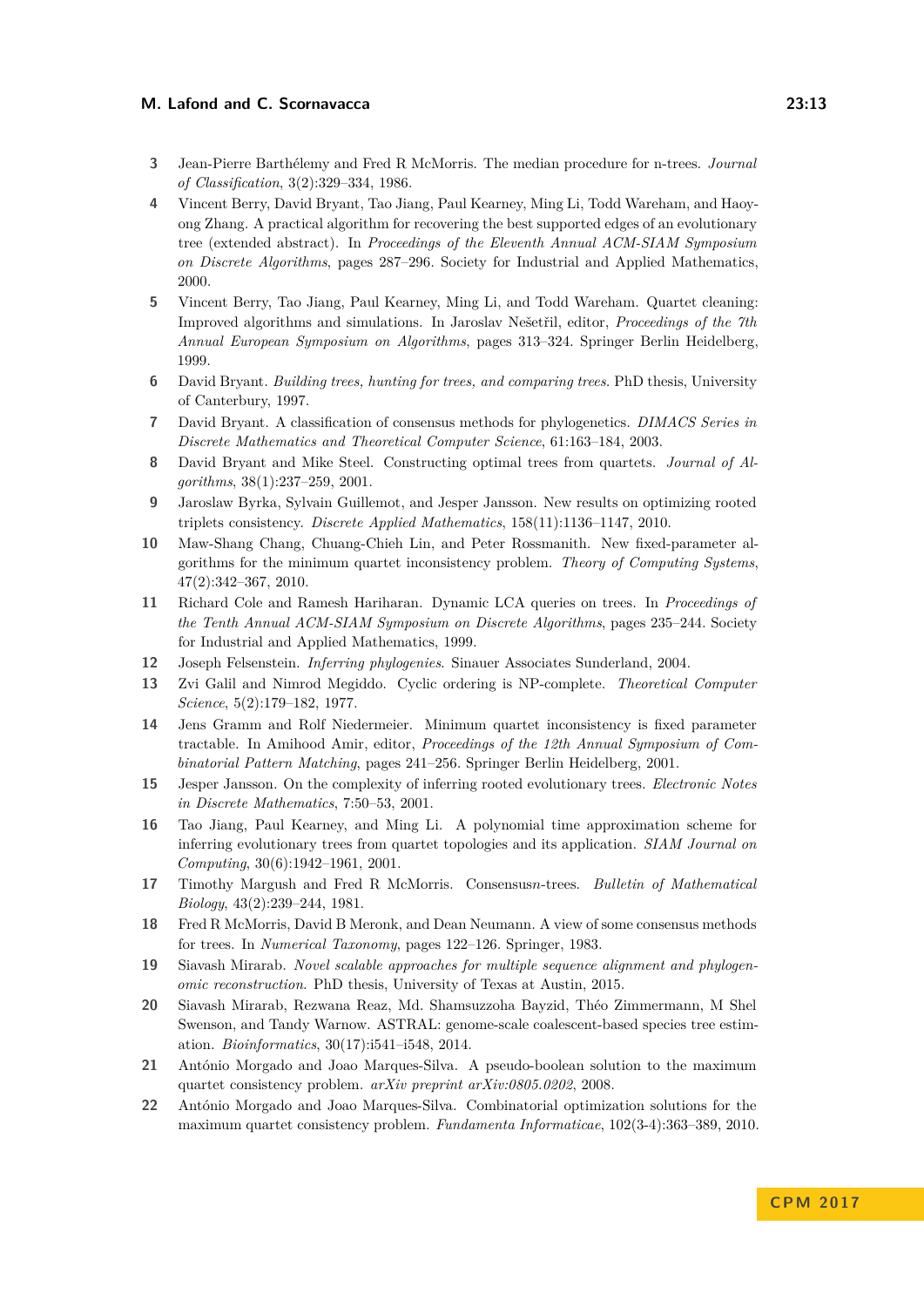- <span id="page-13-0"></span>**23** Robert R Sokal and F James Rohlf. Taxonomic congruence in the leptopodomorpha reexamined. *Systematic Zoology*, 30(3):309–325, 1981.
- <span id="page-13-1"></span>**24** Michael Steel. The complexity of reconstructing trees from qualitative characters and subtrees. *Journal of Classification*, 9(1):91–116, 1992.
- <span id="page-13-2"></span>**25** Gang Wu, Jia-Huai You, and Guohui Lin. A lookahead branch-and-bound algorithm for the maximum quartet consistency problem. In *International Workshop on Algorithms in Bioinformatics*, pages 65–76. Springer, 2005.
- <span id="page-13-3"></span>**26** Gang Wu, Jia-Huai You, and Guohui Lin. Quartet-based phylogeny reconstruction with answer set programming. *IEEE/ACM Transactions on Computational Biology and Bioinformatics*, 4(1):139–152, 2007.

### <span id="page-13-4"></span>**A Implications for the Weighted Triplet Consensus problem**

For each set of three labels  $\{a, b, c\}$ , there are three non-isomorphic<sup>[3](#page-13-5)</sup> rooted binary trees called *triplets*. They are denoted by  $ab|c$ ,  $ac|b$  and  $bc|a$ , depending on the leaf having the root as father (*c*, *b* and *a* respectively). We say that a tree *T* induces or displays the triplet  $ab|c$  if  $T|\{a,b,c\} = ab|c$ . For a rooted tree *R*, denote by  $tr(R)$  the set of triplets of *R*.

When the consensus is sought for rooted trees, the objective is to find a rooted tree *M* that induces a maximum number of triplets contained in the input trees. The WEIGHTED Triplet Consensus (WTC) is defined as follows.

#### **Weighted Triplet Consensus (WTC) problem**

**Input**: a set of rooted trees  $\mathcal{R} = \{R_1, \ldots, R_k\}$  such that  $\mathcal{L}(R_1) = \ldots = \mathcal{L}(R_k) = \mathcal{X}$ . **Output**: a binary rooted tree *M* with  $\mathcal{L}(M) = \mathcal{X}$  that maximizes  $\sum_{R \in \mathcal{R}} |tr(M) \cap tr(R)|$ .

As in the unrooted problem, other versions of WTC where the input trees may have missing species or where the weight of a triplet is not defined w.r.t. a set of trees, are known to be NP-hard [\[6\]](#page-12-19). The WTC problem is conjectured to be NP-hard in [\[2\]](#page-11-0) (we note that a more general version where the output can be non-binary is also conjectured NP-hard).

We give the main idea behind the proof of the hardness of WTC. Let  $\mathcal{T} = \bigcup_{C \in \mathcal{C}} \mathcal{T}(C)$ be the set of unrooted trees constructed in the reduction above. For a tree  $T \in \mathcal{T}$ , let *e* be the edge separating *Z* from the rest of the tree (i.e. by removing *e* from *T*, one connected component is exactly  $Z$ ). Obtain a rooted tree  $R$  from  $T$  by rooting  $T$  at  $e$ , that is subdivide *e*, thereby creating a degree 2 vertex which is the root of  $R$ . The set of rooted trees  $R$  is obtained by applying this rooting to every  $T \in \mathcal{T}$  (the *Z* subtree could be removed but we keep it here to make the correspondence easier to see).

Similarly as above, it can be shown that since every input tree is a rooted (*W, Z*) caterpillar, then any solution must also have this form. This implies in turn that there exists a linear ordering of  $S$  satisfying  $\mathcal C$  if and only if there is a solution  $M$  to WTC containing every triplet from the input on 2 or 3 members of  $\mathcal{L}(W)$ , every triplet containing at least one member of  $\mathcal{L}(Z)$ , plus at least  $4m|W| + 3m|W|(\binom{n-2}{2} + 2(n-2))$  triplets of the form *wa*|*b* with  $a, b \in S$ . This is obtained by defining the notions of *in-triplets* and *out-triplets* analogously as in the previous section, but with respect to *W* only. That is, in a " $a < b$ " tree, for  $a, b, c, d \in S, w \in \mathcal{L}(W)$  and  $\{c, d\} \neq \{a, b\}$ , walk would be an in-triplet, whereas  $wcld$  or *wd*|*c* would be out-triplets. One can argue that for a cyclic triple  $(a, b, c) \in \mathcal{C}$  and the set of trees  $\mathcal{T}((a, b, c))$ , an optimal consensus tree can contain  $4|W|$  of the 6|W| possible in-triplets, plus at most half of the  $6m|W|$   $\left(\binom{n-2}{2} + 2(n-2)\right)$  possible out-triplets. The arguments are

<span id="page-13-5"></span><sup>3</sup> Isomorphism preserving labels and the root node.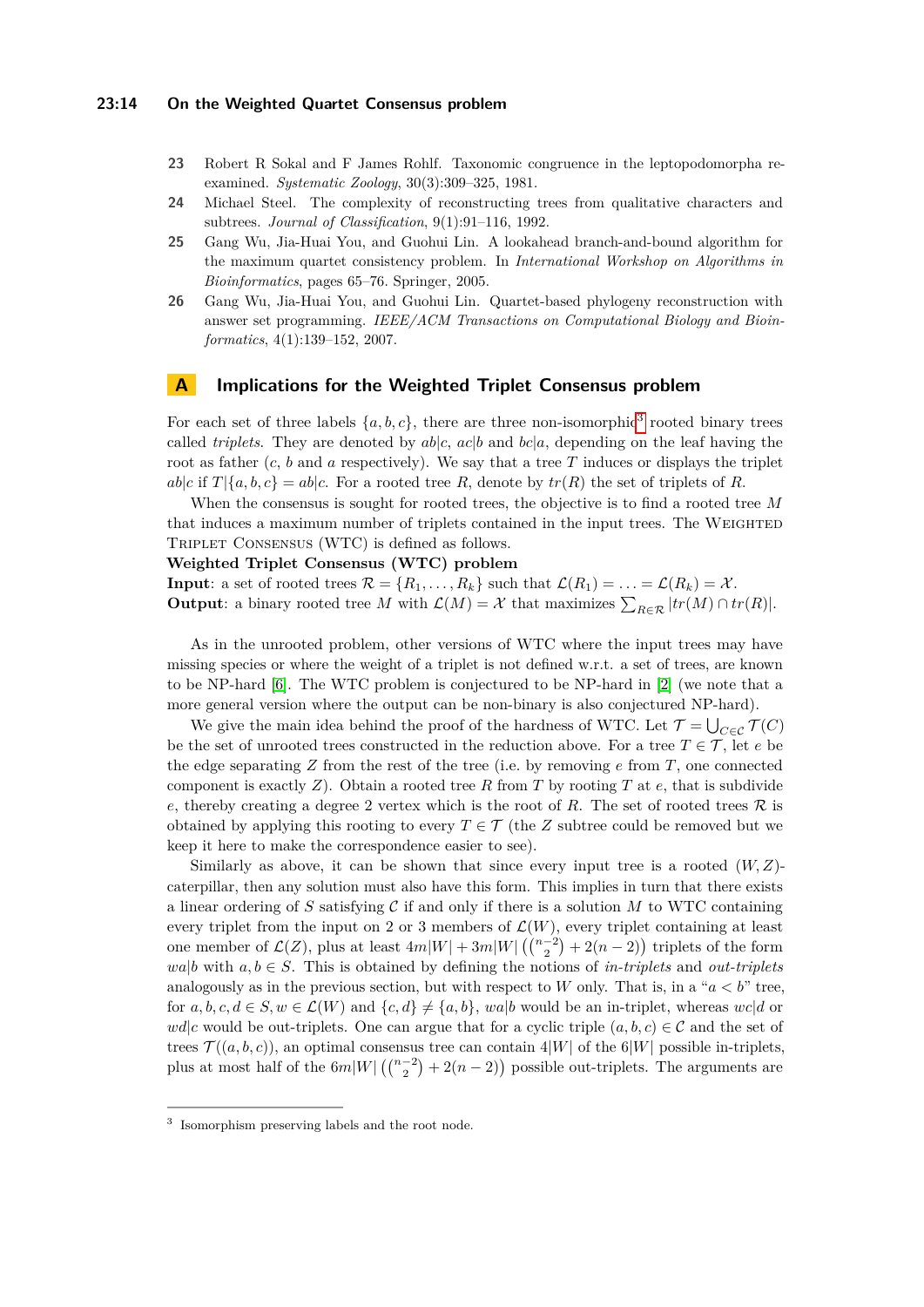essentially the same as the ones given in the hardness proof of WQC, and so we omit the details.

▶ **Theorem 11.** *The* WEIGHTED TRIPLET CONSENSUS *problem is NP-hard.* 

# **B Deferred proofs**

### <span id="page-14-0"></span>**B.1 Proof of Lemma [3](#page-5-0)**

Despite the Lemma [3](#page-5-0) statement being quite intuitive, it requires a surprising amount of care. We start by a simple proposition that will be needed.

<span id="page-14-1"></span>▶ Proposition B.1. Let *X,Y* be two non-empty sets such that  $Y \nsubseteq X$ . Then  $|X| \cdot |Y \setminus X|$  $|Y| - 1.$ 

**Proof.** Suppose first that  $X \cap Y = \emptyset$ . Then clearly  $|X||Y \setminus X| = |X||Y| \ge |Y| - 1$ . Suppose otherwise that  $X \cap Y \neq \emptyset$ , and denote  $X' = X \cap Y$ . Then  $|Y \setminus X| = |Y| - |X'|$  and since  $Y \not\subseteq X$ , we must have  $|Y| \ge |X'| + 1$ . We also have  $|X||Y \setminus X| = |X|(|Y| - |X'|) \ge |X'|(|Y| - |X'|);$ we claim the latter term to be at least  $|Y| - 1$ . Let us assume for contradiction that  $|X'||(|Y| - |X'|) < |Y| - 1$ . If  $|X'| = 1$ , this is clearly impossible, so assume  $|X'| > 1$ . Then we get  $|X'||Y| - |Y| < |X'|^2 - 1$  leading to  $|Y| < \frac{|X'|^2 - 1}{|Y'| - 1}$  $\frac{|X'|^2-1}{|X'|-1} = |X'| + 1$ , contradicting  $|Y| \ge |X'| + 1.$  $|+1.$ 

Before proceeding, we must introduce the notion of a rooted subtree of a binary unrooted tree *T*. Note that by removing an edge  $e = \{u, v\}$  of *T*, we obtain two disjoint rooted subtrees  $T_1$  and  $T_2$ , respectively rooted at *u* and *v*. Call  $T'$  a *rooted subtree* of  $T$  if  $T'$  is a rooted tree that can be obtained by removing an edge of *T*. For  $X \subset \mathcal{L}(T)$ , a *rooted subtree for X* is a rooted subtree *T*' of *T* such that  $X \subseteq \mathcal{L}(T')$ . We denote by  $T[X]$  the rooted subtree for *X* that contains a minimum number of leaves (if there are multiple choices, choose *T*[*X*] arbitrarily among the possible choices). Note that *T*[*X*] may contain leaves other than *X*.

We now prove that any optimal solution to  $\mathcal T$  as constructed in our reduction must be a  $(W, Z)$ -augmented caterpillar. Suppose that M is an optimal solution for  $\mathcal{T}$ , and that M is not a  $(W, Z)$ -augmented caterpillar. Denote  $M_W = M[\mathcal{L}(W)]$  and  $M_Z = M[\mathcal{L}(Z)]$ . If M is a  $(W', Z')$ -augmented caterpillar  $(W'|T_1| \dots |T_k|Z')$  for some trees  $W', Z'$  with  $\mathcal{L}(W') = \mathcal{L}(W)$ and  $\mathcal{L}(Z') = \mathcal{L}(Z)$ , it is not hard to see that  $M' = (W|T_1| \dots |T_k|Z)$  is a better solution than *M*, a contradiction. Thus, *M* is not such a caterpillar, and this implies that either  $\mathcal{L}(M_W) \neq \mathcal{L}(W)$  or  $\mathcal{L}(M_Z) \neq \mathcal{L}(Z)$  (or both). That is, the rooted subtrees containing  $\mathcal{L}(W)$ and/or  $\mathcal{L}(Z)$  have "outsider" leaves. Suppose first that  $\mathcal{L}(M_W) \neq \mathcal{L}(W)$  holds. Then there exists a node *x* with children  $x_l$  and  $x_r$  in  $M_W$  such that all leaves  $X_l$  below  $x_l$  are in  $\mathcal{L}(W)$ with  $\mathcal{L}(W) \not\subseteq X_l$  (otherwise  $M_W = M[\mathcal{L}(W)]$  would be chosen incorrectly), and no leaf  $X_r$ below  $x_r$  belongs to  $\mathcal{L}(W)$  (this can be seen by observing that the minimal node x of  $M_W$ having leaves both in *W* and not in *W* has this property).

We claim that  $\mathcal{L}(Z) \nsubseteq X_r$ . Suppose otherwise that  $\mathcal{L}(Z) \subseteq X_r$ . Then  $|X_r| \geq |Z|$  and so  $|M_W| \geq |W| + |Z|$ . However in *M*, by removing the  $xx_r$  edge we obtain two rooted trees, one of which is a rooted subtree for  $\mathcal{L}(W)$ . Moreover, this subtree has at most  $|W| + |S| < |W| + |Z|$  leaves, which contradicts the minimality of  $M_W = M[\mathcal{L}(W)]$ . We deduce that  $\mathcal{L}(Z)$  is not a subset of  $X_r$ .

Now, observe that *M* contains the quartet  $w_1y|w_2z$  for each  $w_1 \in X_l, y \in X_r, w_2 \in \mathcal{L}(W) \setminus$  $X_l, z \in \mathcal{L}(Z) \setminus X_r$ . There are at least  $|X_l||X_r|(|\mathcal{L}(W) \setminus X_l|)(|\mathcal{L}(Z) \setminus X_r|) \ge (|W|-1)(|Z|-1)$ such quartets (the inequality is obtained by applying Proposition [B.1](#page-14-1) to  $|X_l| \cdot |\mathcal{L}(W) \setminus X_l|$ and  $|X_r| \cdot |\mathcal{L}(Z) \setminus Z|$ . Moreover, each input tree of  $\mathcal T$  contains the quartet  $w_1w_2|yz$  instead,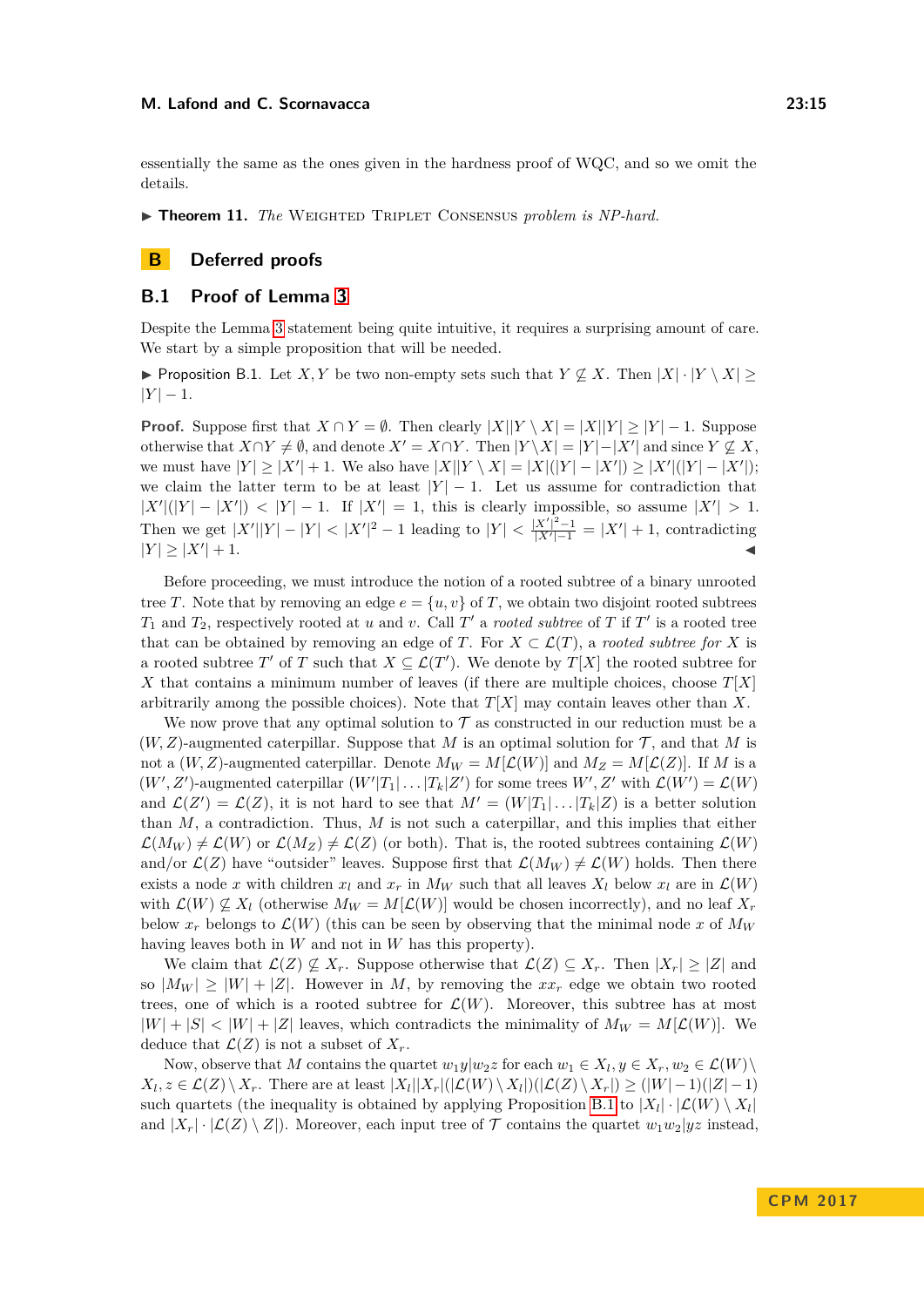#### **23:16 On the Weighted Quartet Consensus problem**

and hence in total in  $\mathcal{T}$  there are at least  $6m(|W|-1)(|Z|-1)$  quartets of the form  $w_1w_2|yz$ that *M* does not contain. In the same manner, if the case  $\mathcal{L}(M_Z) \neq \mathcal{L}(Z)$  holds, then there are at least  $6m(|W| - 1)(|Z| - 1)$  quartets of the form  $z_1z_2|yw$  that M does not contain, where here  $z_1, z_2 \in \mathcal{L}(Z), y \notin \mathcal{L}(Z), w \in \mathcal{L}(W)$ .

Now, let  $\rho(M)$  be the number of quartets that *M* contains from  $\biguplus_{T \in \mathcal{T}} Q(T)$  that have the form  $wx|yz$ , where  $w \in \mathcal{L}(W)$ ,  $z \in \mathcal{L}(Z)$ ,  $x, y \in S$ . Formally,

$$
\rho(M) = \sum_{\substack{w \ge |y \ge \in Q(M) \\ x, y \in S \\ w \in \mathcal{L}(W) \\ z \in \mathcal{L}(Z)}} f(wx |yz)
$$

where  $f(wx|yz)$  denotes the number of trees of  $\mathcal T$  that contain the  $wx|yz$  quartet. For a given  $u \in \mathcal{L}(W) \cup \mathcal{L}(Z)$ , let  $\rho(M, u)$  denote the number of quartets counted in  $\rho(M)$  that contain *u*. Formally, if  $w \in \mathcal{L}(W)$ , we have

$$
\rho(M, w) = \sum_{\substack{wx|yz \in Q(M) \\ x, y \in S \\ z \in \mathcal{L}(Z)}} f(wx|yz)
$$

The definition of  $\rho(M, z)$  is the same for  $z \in \mathcal{L}(Z)$ , except that z gets fixed instead of *w* in the summation. Notice that  $\rho(M) = \sum_{w \in \mathcal{L}(W)} \rho(M, w) = \sum_{z \in \mathcal{L}(Z)} \rho(M, z)$ . Let  $w^* = \arg \max_{w \in \mathcal{L}(W)} \{\rho(M, w)\}.$  We obtain an alternative solution M<sup>o</sup> from M in the following manner: remove all leaves of  $\mathcal{L}(W) \setminus \{w^*\}$  from M, delete the degree 2 nodes, and replace  $w^*$  by the *W* tree. Note that if  $w^*x|yz$  is a quartet of *M*, then  $wx|yz$  is a quartet of *M'* for all  $w \in \mathcal{L}(W)$ , and so  $\rho(M', w) \ge \rho(M, w)$  for all such *w* by the choice of  $w^*$ . Consequently,  $\rho(M') \geq \rho(M)$ . We repeat the same operation on M' for the Z tree and obtain our final tree  $M^*$ . That is, we find  $z^* = \arg \max_{z \in \mathcal{L}(Z)} \{\rho(M', z)\}\)$ , and replace  $z^*$  by the *Z* tree. As above, we obtain  $\rho(M^*) \ge \rho(M')$ . Since  $M^*$  has *W* and *Z* as rooted subtrees, it follows that  $M^*$  is a  $(W, Z)$ -augmented caterpillar.

We argue that *M*<sup>∗</sup> contains more quartets from the input trees than *M*. First observe that the quartets on which *M* and  $M^*$  differ must contain a member of  $\mathcal{L}(W) \cup \mathcal{L}(Z)$ , since only these leaves switched position. The tree  $M^*$  contains every quartet of  $\biguplus_{T \in \mathcal{T}} Q(T)$ that have at least two members of  $\mathcal{L}(W)$ , or two members of  $\mathcal{L}(Z)$ . This includes the aforementioned (at least)  $6m(|W| - 1)(|Z| - 1)$  quartets of the form  $w_1w_2|yz$  or  $z_1z_2|yw$ that *M* does not contain. As for the quartets that contain one member of  $\mathcal{L}(W)$  and one member of  $\mathcal{L}(Z)$ ,  $M^*$  contains at least as many such quartets as  $M$  since in  $\biguplus_{T \in \mathcal{T}} Q(T)$ , these quartets are all of the form  $wx|yz$ , and we have  $\rho(M^*) \ge \rho(M)$ . Finally, each tree of T has at most  $(|W| + |Z|)n^3$  quartets that have exactly one member of  $\mathcal{L}(W) \cup \mathcal{L}(Z)$ . Thus at most  $6m(|W| + |Z|)n^3$  quartets of this type are contained by *M* and not contained by  $M^*$ , but since this is smaller than  $6m(|W|-1)(|Z|-1)$  for our choice of  $|W|$  and  $|Z|$ ,  $M^*$ contains more quartets from the input than *M*.

# <span id="page-15-0"></span>**B.2 Proofs of Section [4](#page-6-0)**

Conjecture 1 is disproved by Theorem [12,](#page-15-1) and Conjecture 3 by Theorem [13,](#page-16-0) which implies that Conjectures 2 and 4 are also false; finally Conjecture 5 is disproved by Theorem [14.](#page-17-2)

<span id="page-15-1"></span> $\triangleright$  **Theorem 12.** *There exists an instance of WQC such that every optimal solution contains none of the strictly dominant quartets.*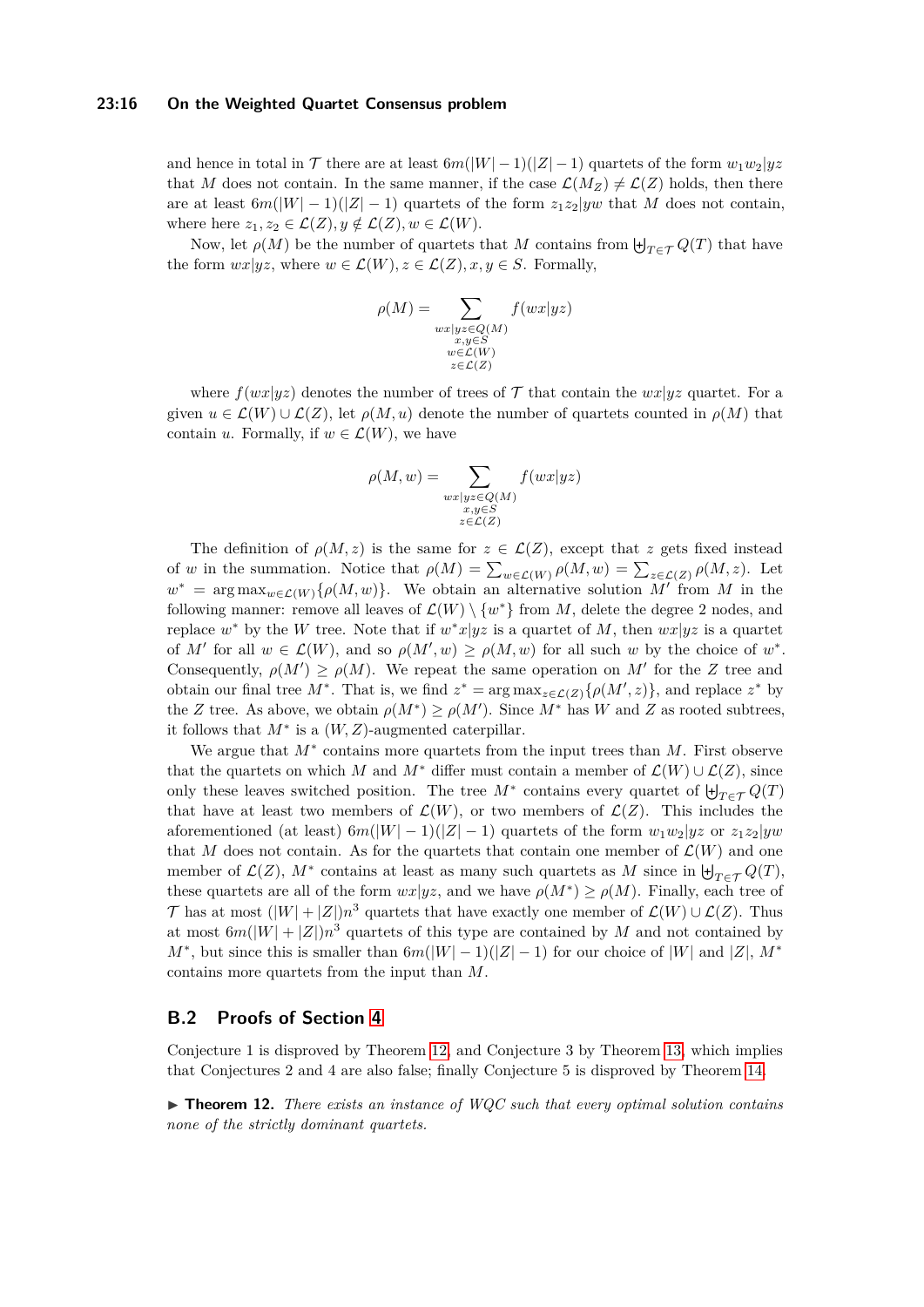<span id="page-16-1"></span>

**Figure 1** An instance of WQC such that the optimal solution (the third tree on the first row) contains no strictly dominant quartet. The numbers correspond to the number of times that each tree appears in the input.

<span id="page-16-2"></span>

**Figure 2** The first four trees form an instance of WQC in which every tree contains *ab*|*cd*. The rightmost tree is the unique optimal solution to the WQC instance (every possible solution was verified computationally).

Figure [1](#page-16-1) shows an instance of WQC demonstrating Theorem [12.](#page-15-1) In this instance, for every quadset *S*, there is a strictly dominant quartet appearing 17 times, whereas the second-most and third-most quartets appear in 16 and 11 trees, respectively. For example,  $f(ac|bd) = 17, f(ad|bc) = 16$  and  $f(ab|cd) = 11$ . One can check that the best tree is the third one on the top row (the *ae*|*bc* with *d* grafted on the middle branch). Call this tree *T* ∗ . For every quadset *S*,  $T^*$  contains the second-most frequent quartet on *S*. The reason why  $T^*$ is optimal is that, in the particular instance of Figure [1,](#page-16-1) any other tree *T* that contains a strictly dominant quartet for some quadset *S* must also contain a least frequent quartet on some other quadset *S'*. Hence, as there are 5 quadsets, *T* contains at most  $4 \cdot 17 + 11 = 79$ quartets from the input, whereas  $T^*$  contains  $5 \cdot 16 = 80$ . Note that this example consists of trees on only 5 leaves. We do not know if such instances exist for any *n >* 5 leaves.

<span id="page-16-0"></span> $\triangleright$  **Theorem 13.** *There exists an instance of WQC such that there is a quartet q that appears in every input tree, but q is not a quartet of any optimal solution.*

Figure [2](#page-16-2) shows an instance of WQC proving Theorem [13.](#page-16-0) Each input tree contains the *ab*|*cd* quartet, whereas the optimal solution, which is unique, does not. The rightmost tree contains 180 quartets from the input multiset Q, whereas any other tree has at most 176.